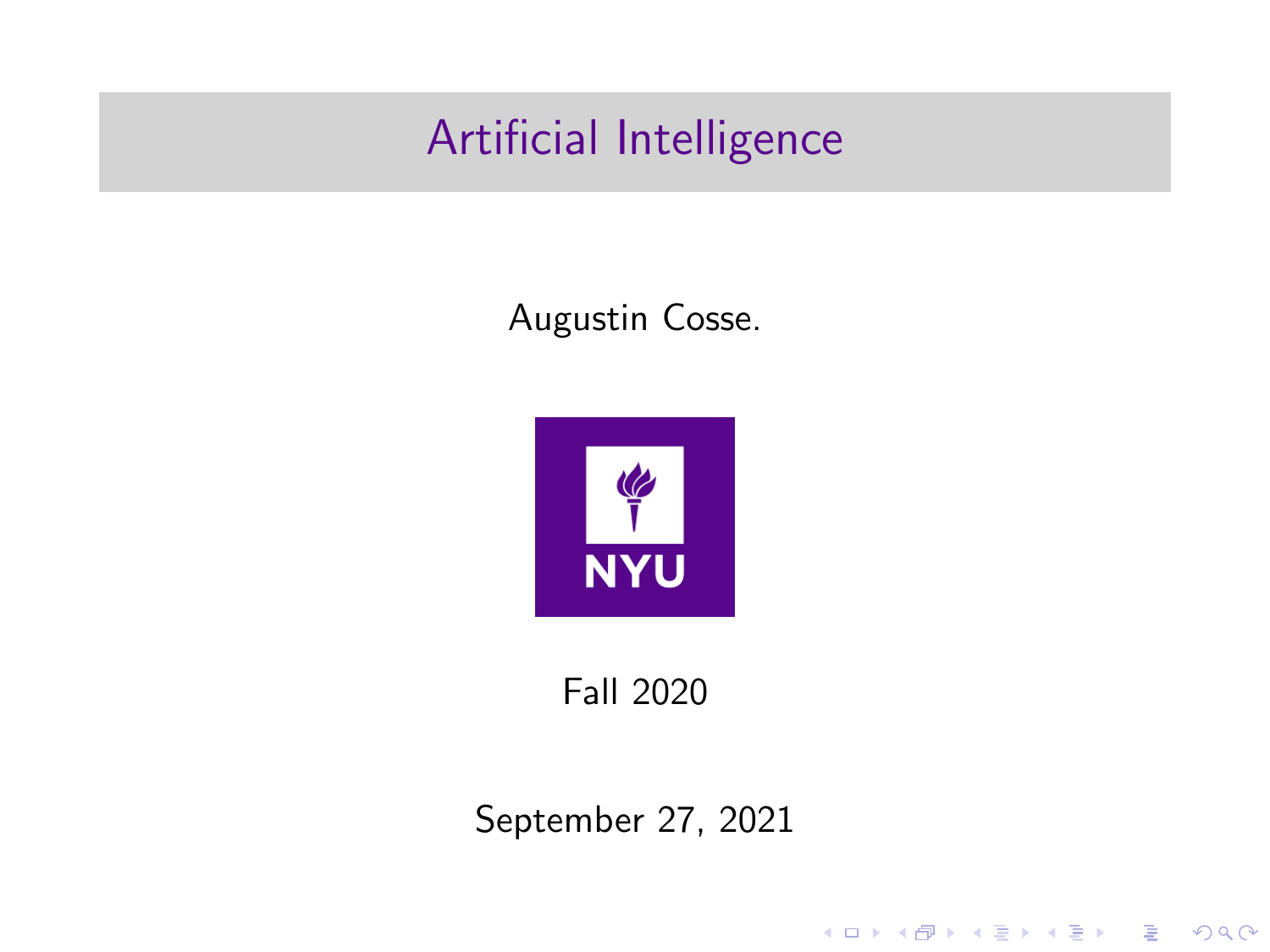# Problem solving performance

- We usually evaluate the performance of an algorithm according to four criteria:
	- **Completeness**: Is the algorithm garanteed to find a solution when there is one ?
	- Optimality: Does the algorithm find the optimal solution ?
	- Time complexity: How long does it take to find a solution?
	- Space complexity: How much memeory is needed for perform the search?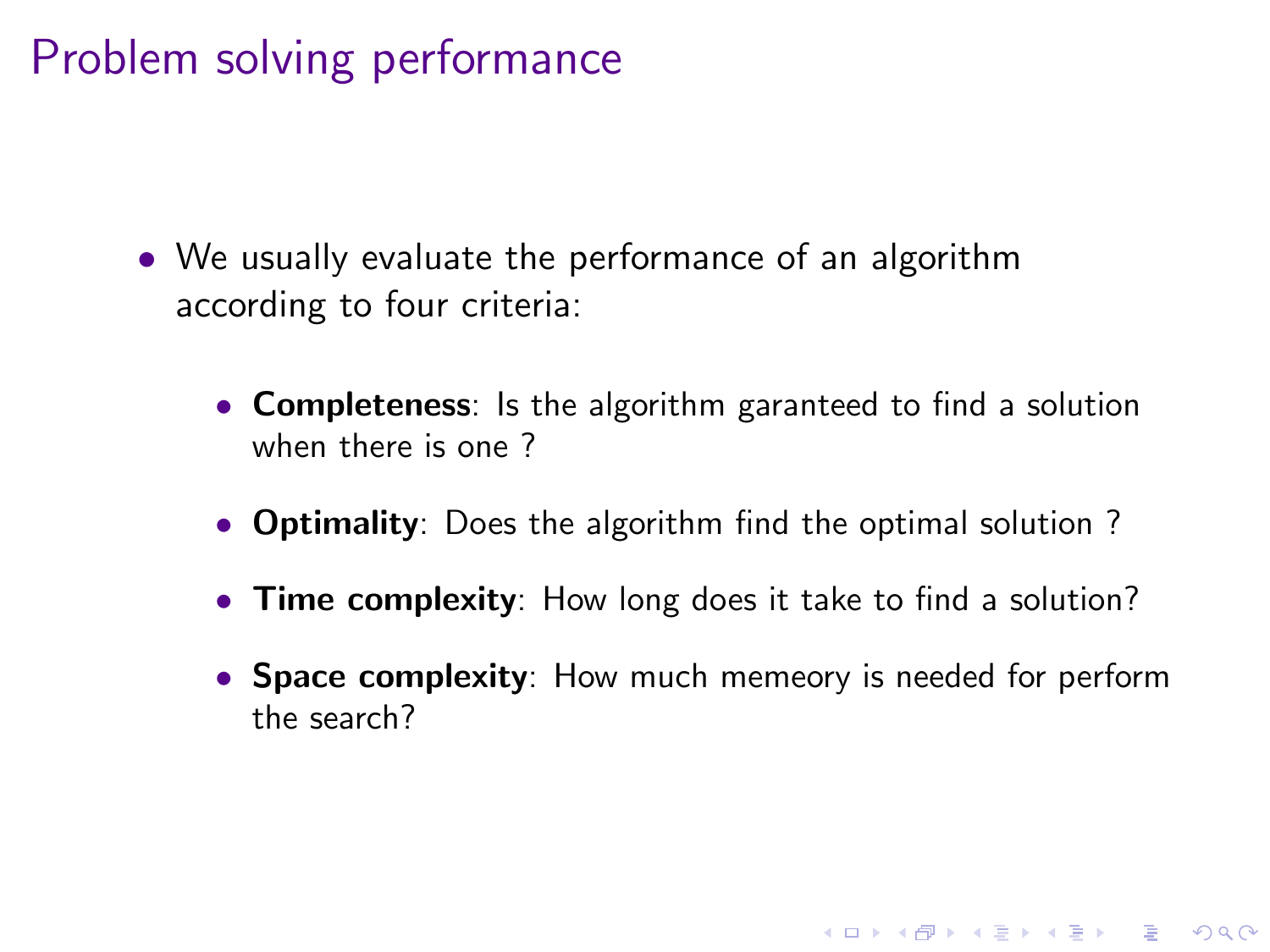# Problem solving performance

| <b>Criterion</b> | <b>Breadth</b><br>First | Uniform<br>Cost                                     | Depth<br>٠<br>First | Depth<br>Limited | ٠ | <b>Iterative</b><br>Deepening | Bidirectional |
|------------------|-------------------------|-----------------------------------------------------|---------------------|------------------|---|-------------------------------|---------------|
| Complete?        | Yes                     | Yes                                                 | No                  | No               |   | Yes                           | Yes           |
| Time             | $O(b^{d^r})$            | $O(b^{1+\lfloor C^*/\varepsilon \rfloor})$ $O(b^m)$ |                     | $O(b^{\ell})$    |   | $O(b^{d})$                    | $O(b^{d/2})$  |
| <b>Space</b>     | $O(b^d)$                | $O(b^{1+\lfloor C^*/\varepsilon \rfloor})$ $O(bm)$  |                     | $O(b\ell)$       |   | O(bd)                         | $O(d^{d/2})$  |
| Optimal?         | Yes                     | Yes                                                 | No                  | No               |   | Yes                           | Yes           |

- Recall that  $b$  is the branching factor (number of children per node), m is the max depth of the tree and  $d$  is the depth of the first solution.
- The difference between BFS and DFS lies in the loopy paths that can appear in the tree search version of the algorithm. if there is a solution at finite depth  $d$ , BFS will ultimately find it because it escapes loops in its tree search version. the tree version of DFS on the other hand might get stuck in a loop until it reaches the max depth of the tree.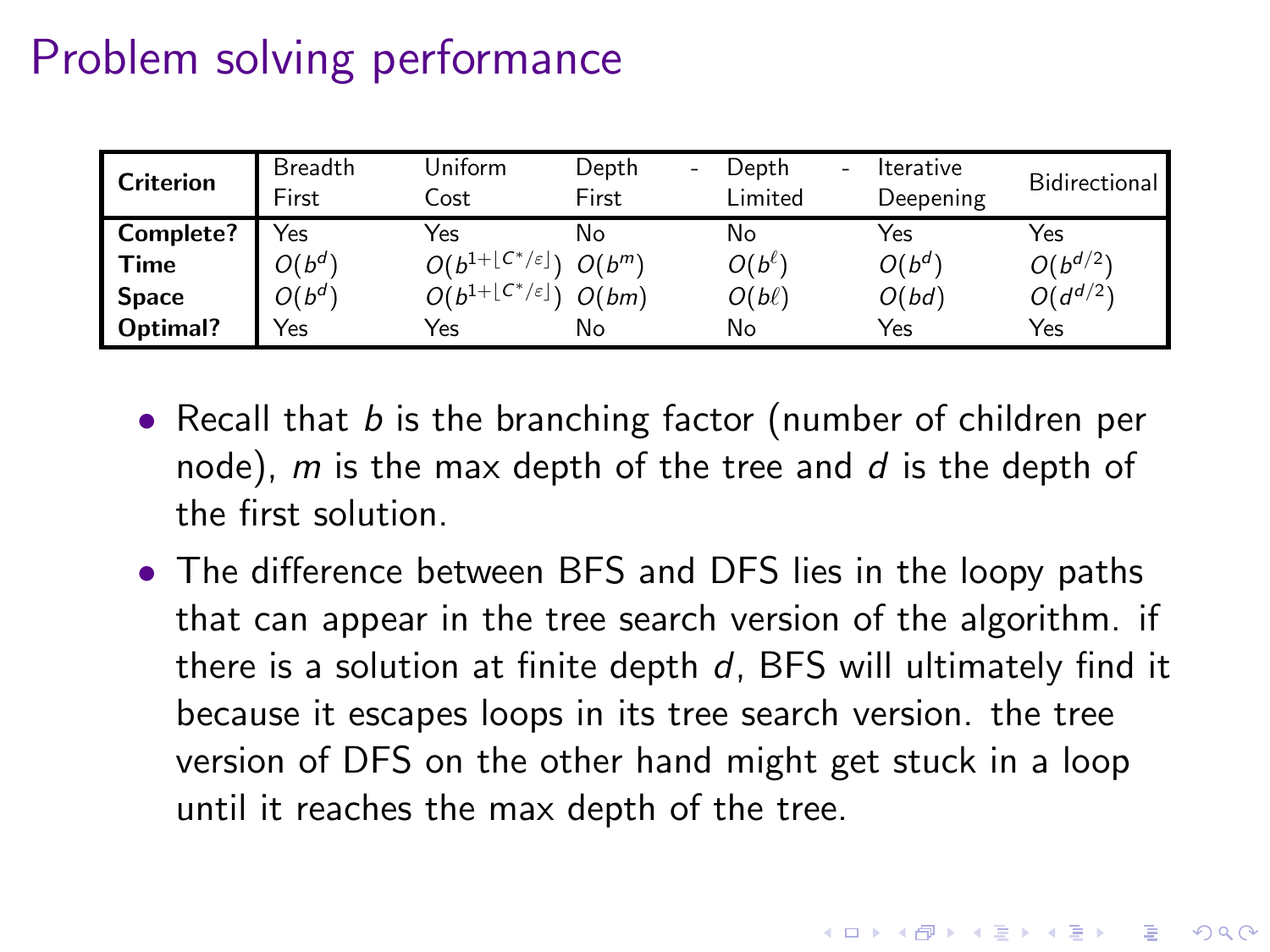- Recall that we call a heuristic admissible if it never overestimates the cost of reaching the goal (i.e.  $h(n) \leq h^*(n)$  and we call it consistent if for every node n and every successor  $n'$  generated by any action  $a$ , we have  $h(n) \le c(n, a, n') + h(n')$
- We will show that the graph search version of  $A^*$  is optimal if  $h(n)$  is consistent. To see this, note that :
	- For any successor n' of n, we have  $g(n') = g(n) + c(n, a, n')$ for some action a
	- From the definiition of  $f(n)$ , we also have

$$
f(n') = g(n') + h(n') = g(n) + c(n, a, n') + h(n') \ge g(n) + h(n)
$$

**KORKAR KERKER SAGA** 

• From this we see that consistency implies non decreasing value of f along a path followed by  $A^*$ .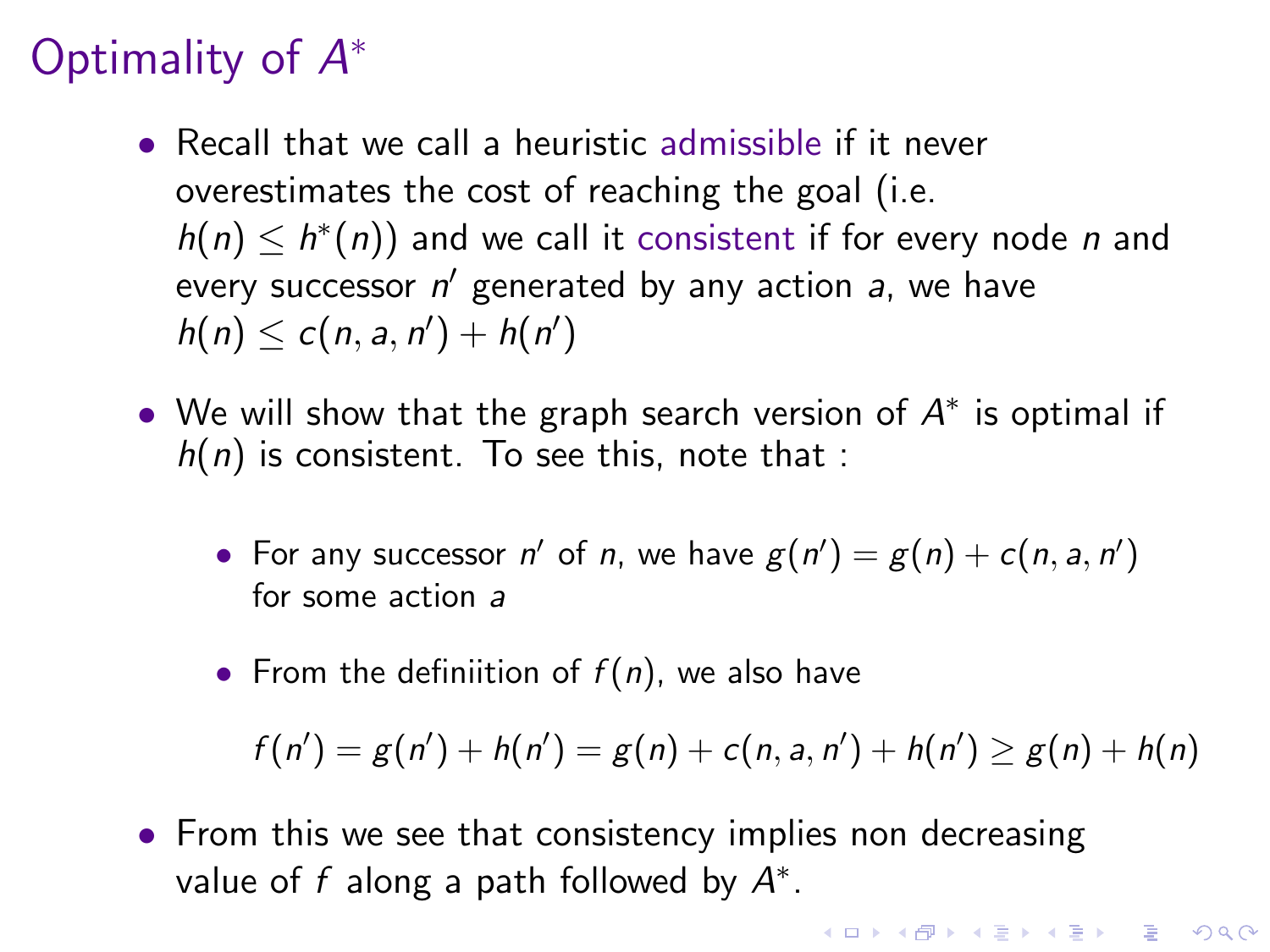• Then note that whenever  $A^*$  selects a node for expansion, the optimal path to that node has been found. if this was not the case, that means there is another node  $n'$  in the frontier, that lies on the optimal path. However, for this node we must have  $f(n') \leq f(n)$  since f is non decreasing. But this is impossible as it would mean that  $n'$  should have been expanded before  $n$ .

**KORKARYKERKER POLO** 

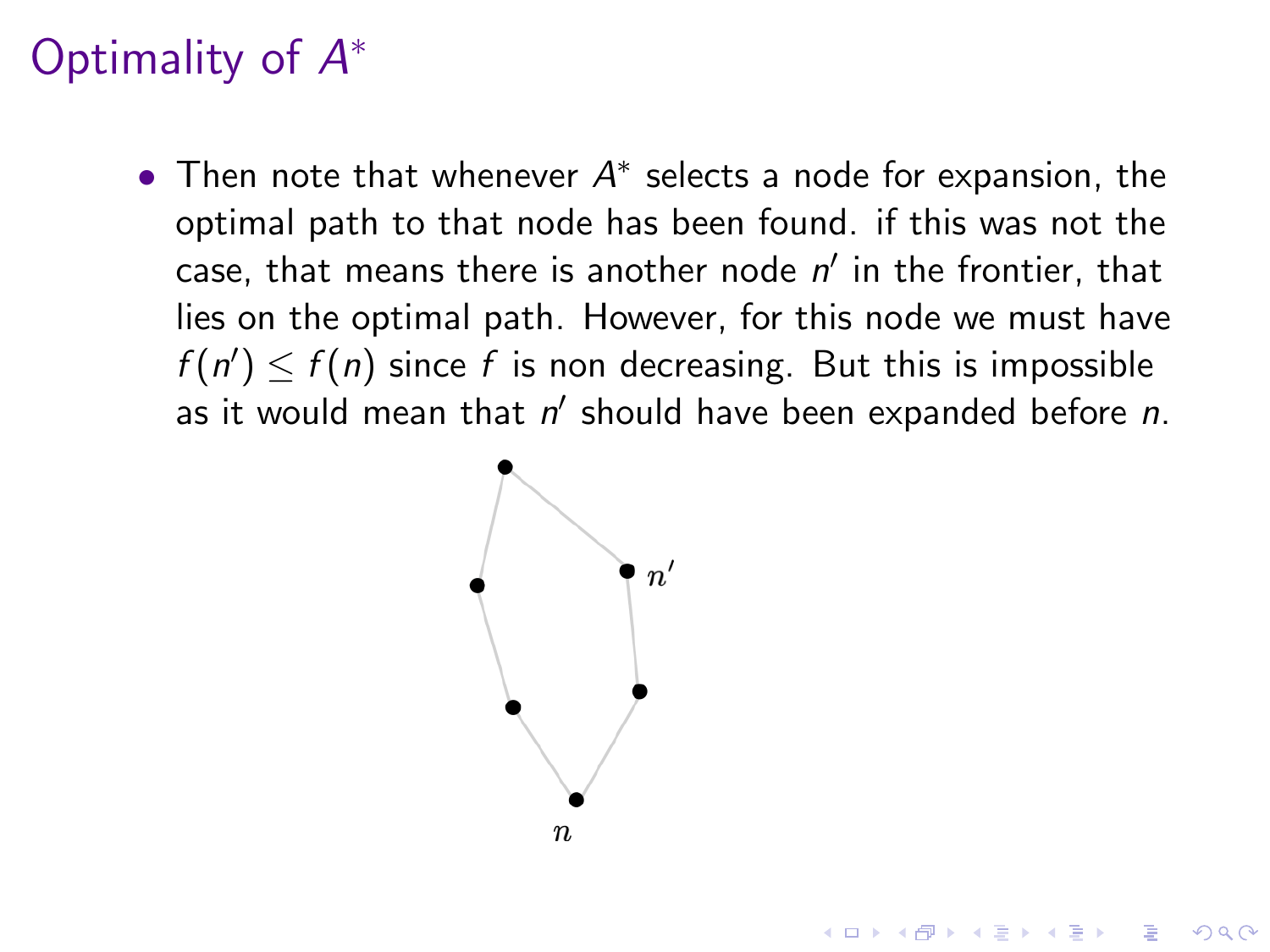- From those properties we see that the first goal node that is reached by  $A^*$  must necessarily be optimal as all other goal nodes will have a value of  $f(n)$  that is at least as large.
- Note that for the goal nodes,  $f(n) = g(n)$  (which as we saw is the cost of the optimal path to node  $n$ )

**KORKARYKERKER POLO** 

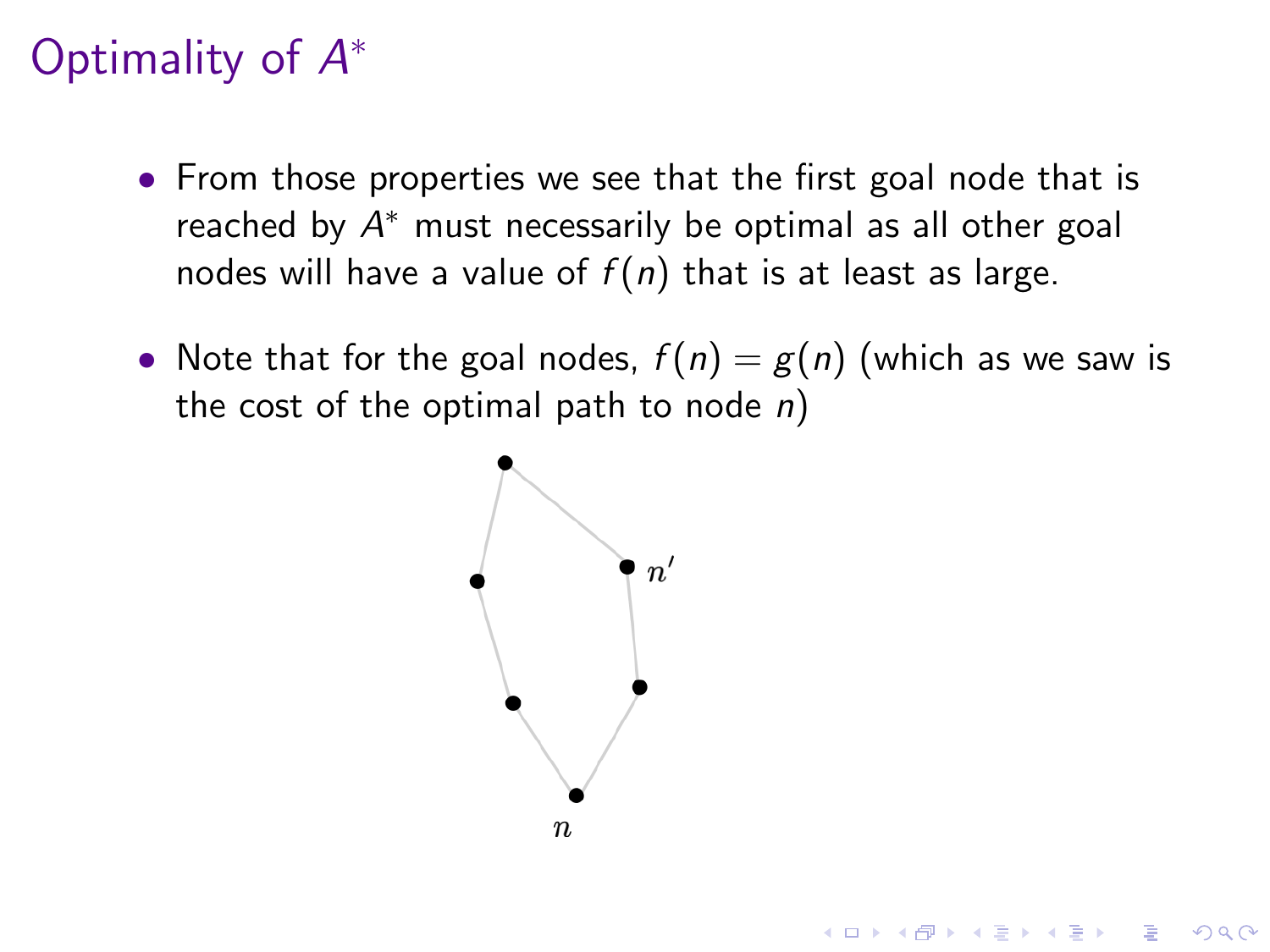- <span id="page-6-0"></span>• if  $C^*$  denotes the cost of the optimal solution path, then we can say
	- $A^*$  expands all nodes with  $f(n) < C^*$
	- A<sup>\*</sup> might then expand some of the nodes right on the "goal contour" (where  $f(n) = C^*$ ) before selecting a goal node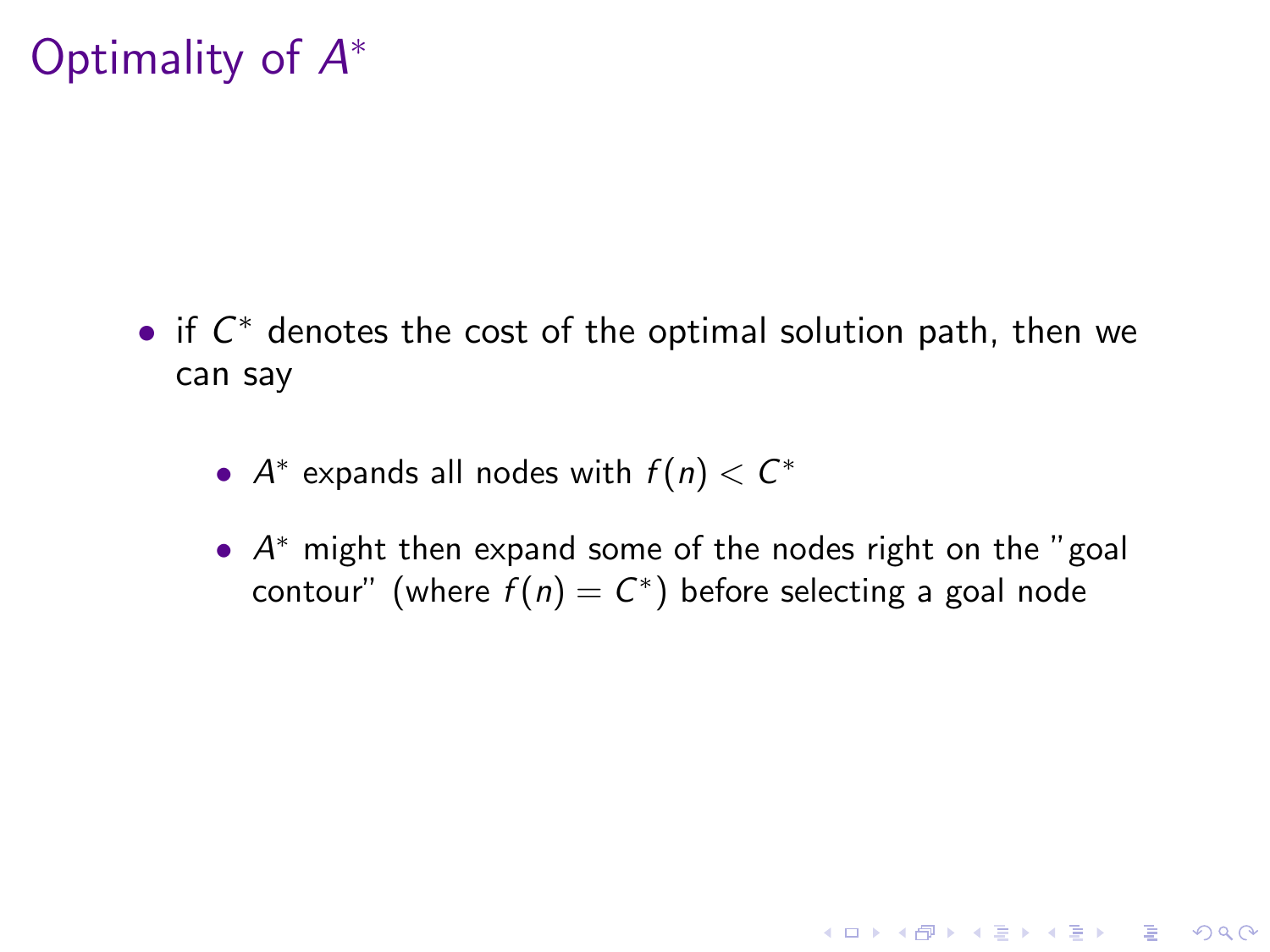- When all step costs are equal, BFS is optimal because it always expands the shallowest unexpanded node.
- By a simple extension, we can design an algorithm that remains optimal for any step-cost function.
- Instead of expanding the shallowest node, uniform-cost search expands the node *n* with the lowest path cost  $g(n)$ . This is done by storing the frontier as a priority queue ordered by  $g(n)$
- In our version of Uniform cost search, we add two components on top of BFS. The first difference is that the goal test is applied to a node when is selected for expansion and not when it is first generated (this is because the first goal node generated may be on a suboptimal path). The second difference is that a test is added to discard a node in frontier in case a better path is found to that n[od](#page-6-0)e[.](#page-8-0)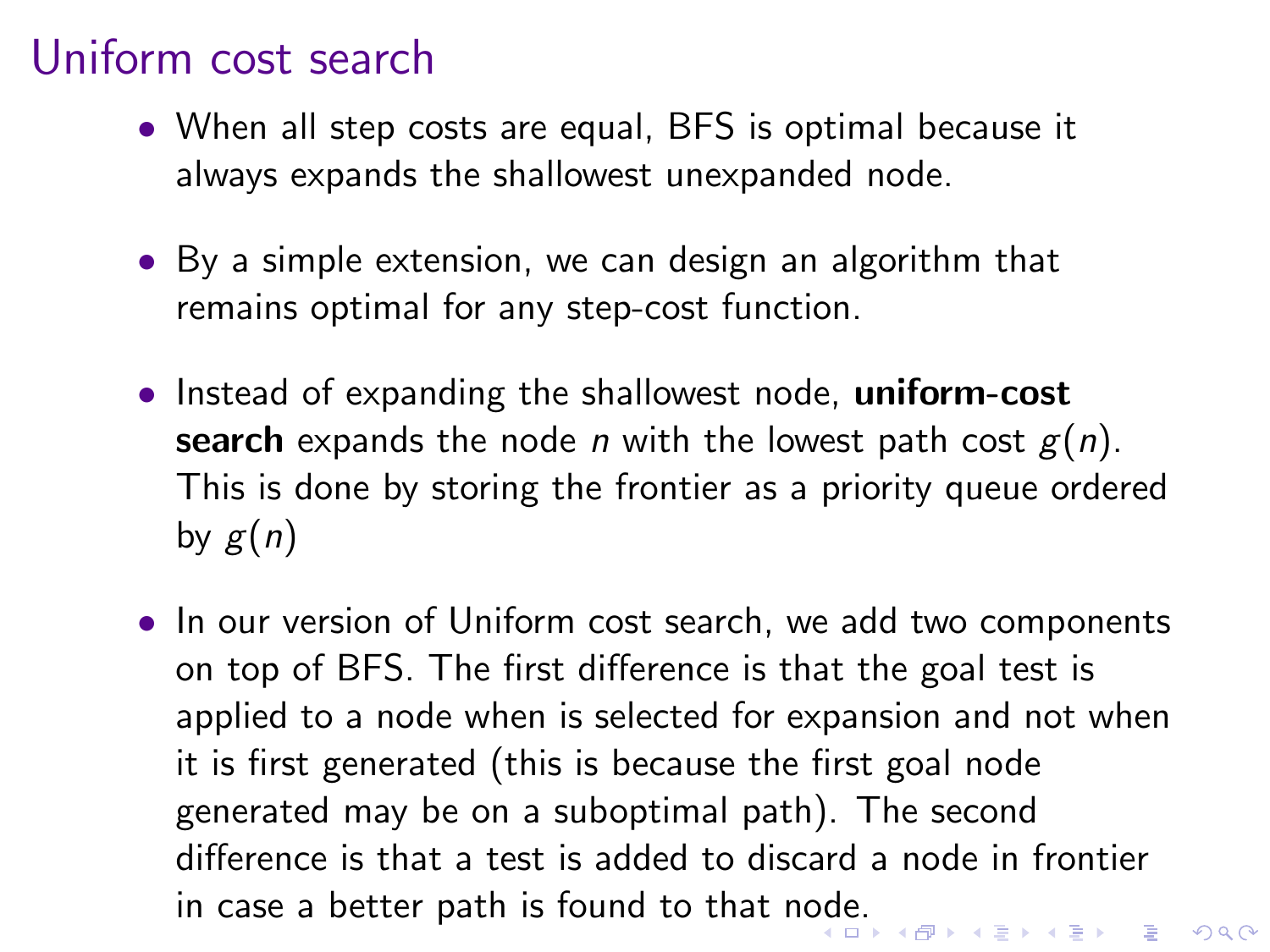# <span id="page-8-0"></span>Uniform-Cost-Search

```
Function Uniform-Cost-Search(problem) returns solution or failure ;
node \leftarrow a node with STATE = problem.INITIAL-STATE, PATH-COST = 0;
frontier \leftarrow a priority queue ordered by PATH-COST, with node as the only element;
explored \leftarrow an empty set;
while EMPTY? (frontier) is false do
     node \leftarrow POPfrontier) /* choose lowest cost node in frontier */;
     if problem. GOAL-TEST(node. STATE) then
         return SOLUTION(node)
     end
     ;
     add node.STATE to explored;
     for each action problem. ACTIONS (node. STATE) do
          child \leftarrow CHILD-NODE(problem, node, action);
         if child.STATE is not in explored or frontier then
               frontier \leftarrow INSERT(child, frontier)
         end
         else if child. STATE is in frontier with higher PATH-COST then
              replace that frontier node with child
         end
     end
end
```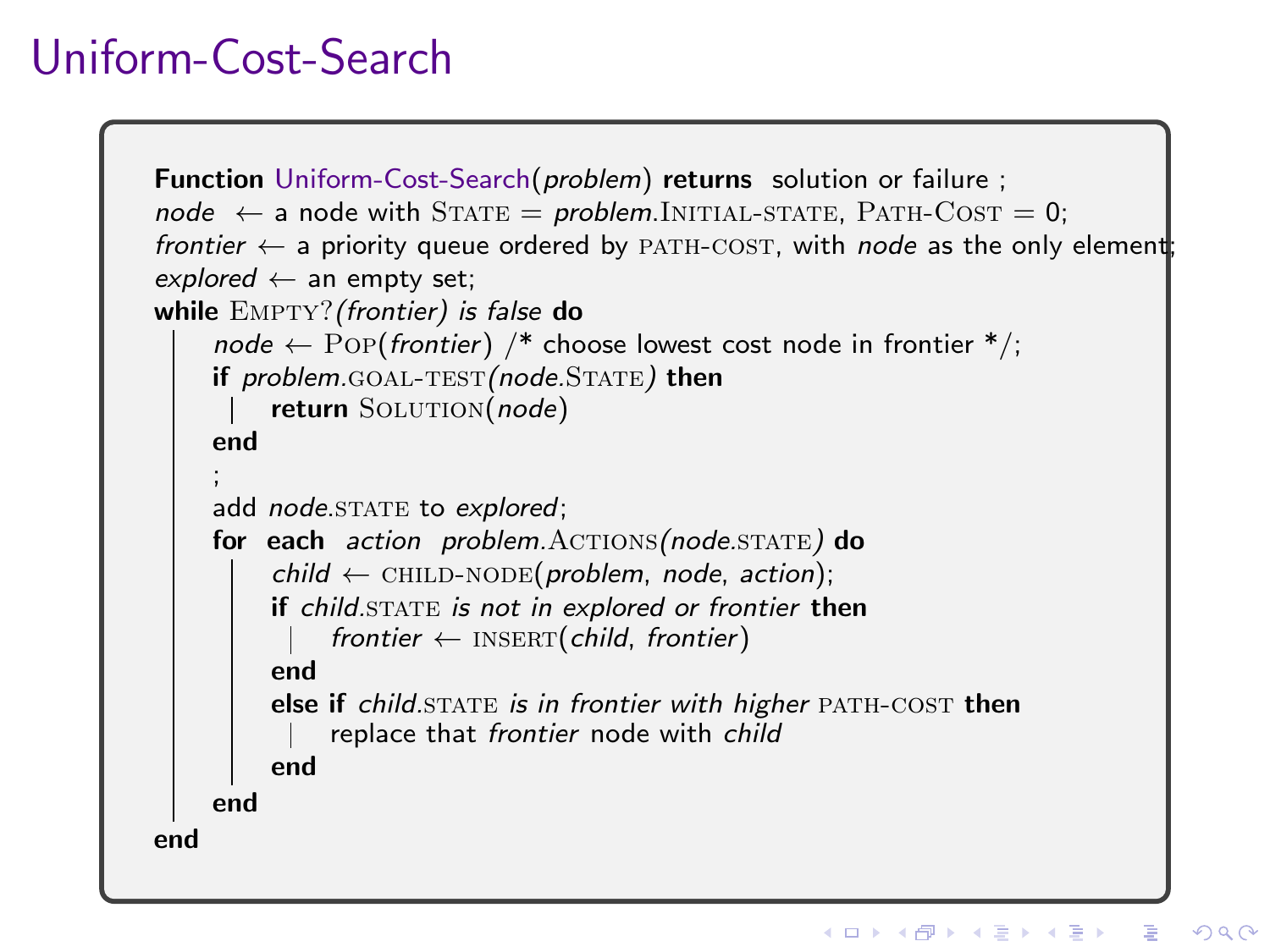• Consider the simple illustration below. In this case, our problem is to go from Sibiu to Bucharest. The successors of Sibiu are Rimnicu Vilcea and Fagaras with costs 80 and 99 respectively. The least cost node, Rimnicu Vilcea is expanded next, adding Pitesti to the queue with total cost  $80 + 97 = 177$ . The least cost node is now Fagaras, so it is expanded adding Bucharest with total cost  $99 + 211 = 310$ .



**KORKARYKERKER POLO**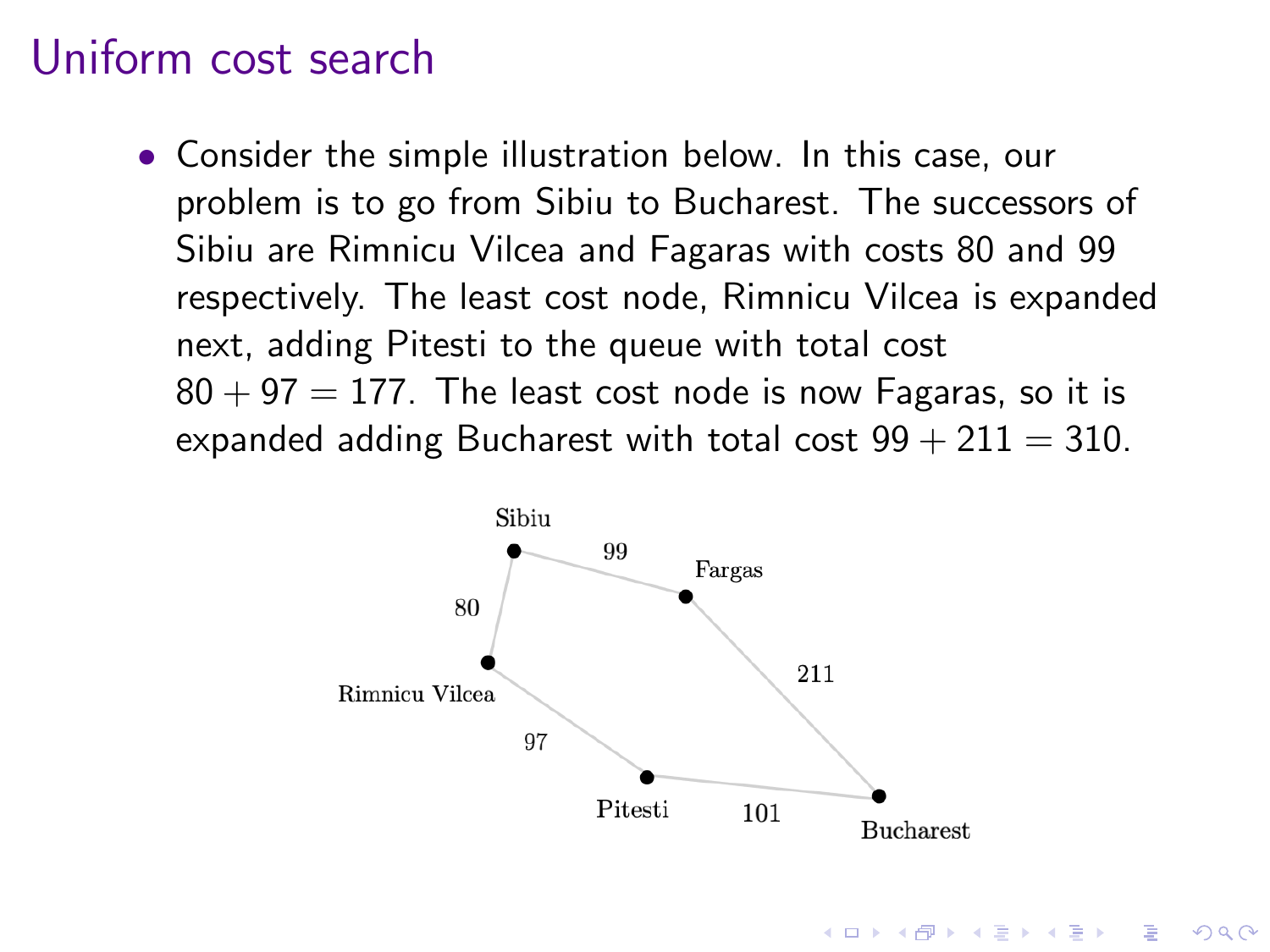• A goal node has been generated but not yet expanded. UNIFORM COST SEARCH continues to search for better path costs and gets back to Pitesti for expansion, adding a second path to Bucharest with total cost  $80 + 97 + 101 = 278$ .



**KORKARYKERKER POLO**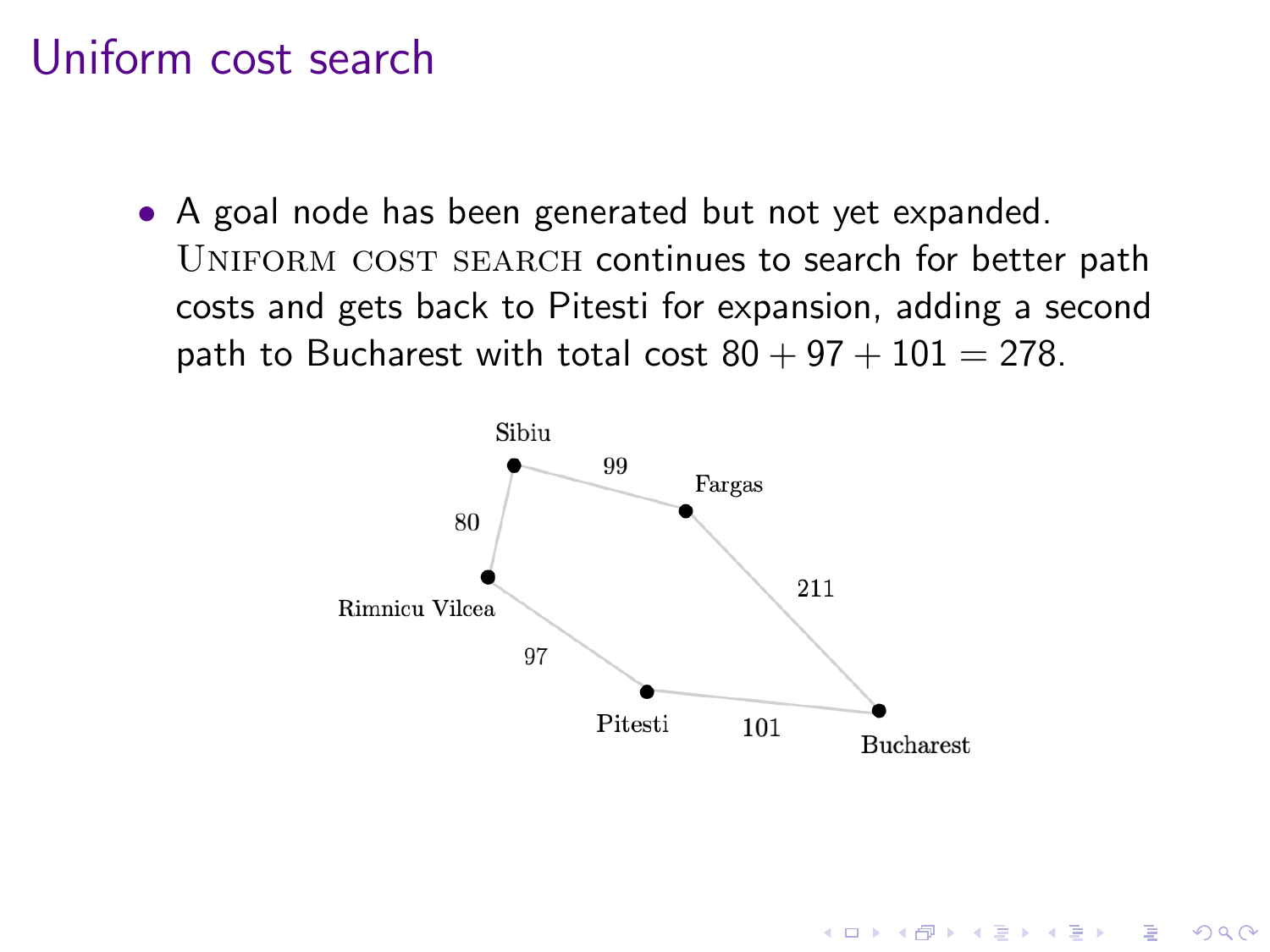• The algorithm then checks to see if this new path is better than the old one. Since it is, the old path is discarded.



K ロ ▶ K 個 ▶ K 할 ▶ K 할 ▶ 이 할 → 이익 @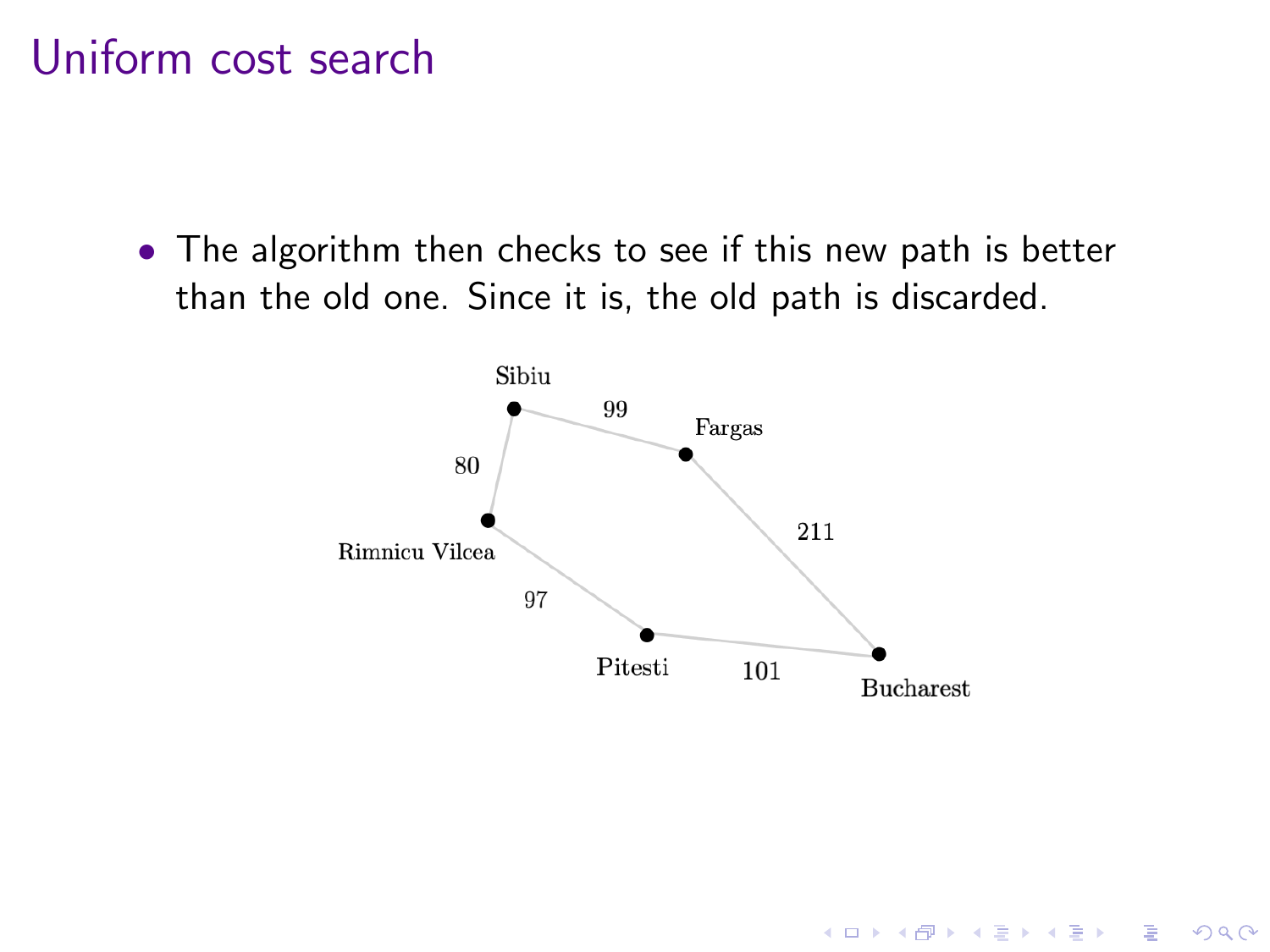- So far we have explored the idea that our problems could be solved by searching in a space of states.
- We will now study how how to solve problems more efficiently using a **factored representation** for each state (that is a set of variables, each of which has an associated value)
- A problem is then considered to be solved when each variable has a value that satisfies all the constraints on the variables

**KORKAR KERKER SAGA** 

• A problem described this way is called a **constraint** satisfaction problem or CSP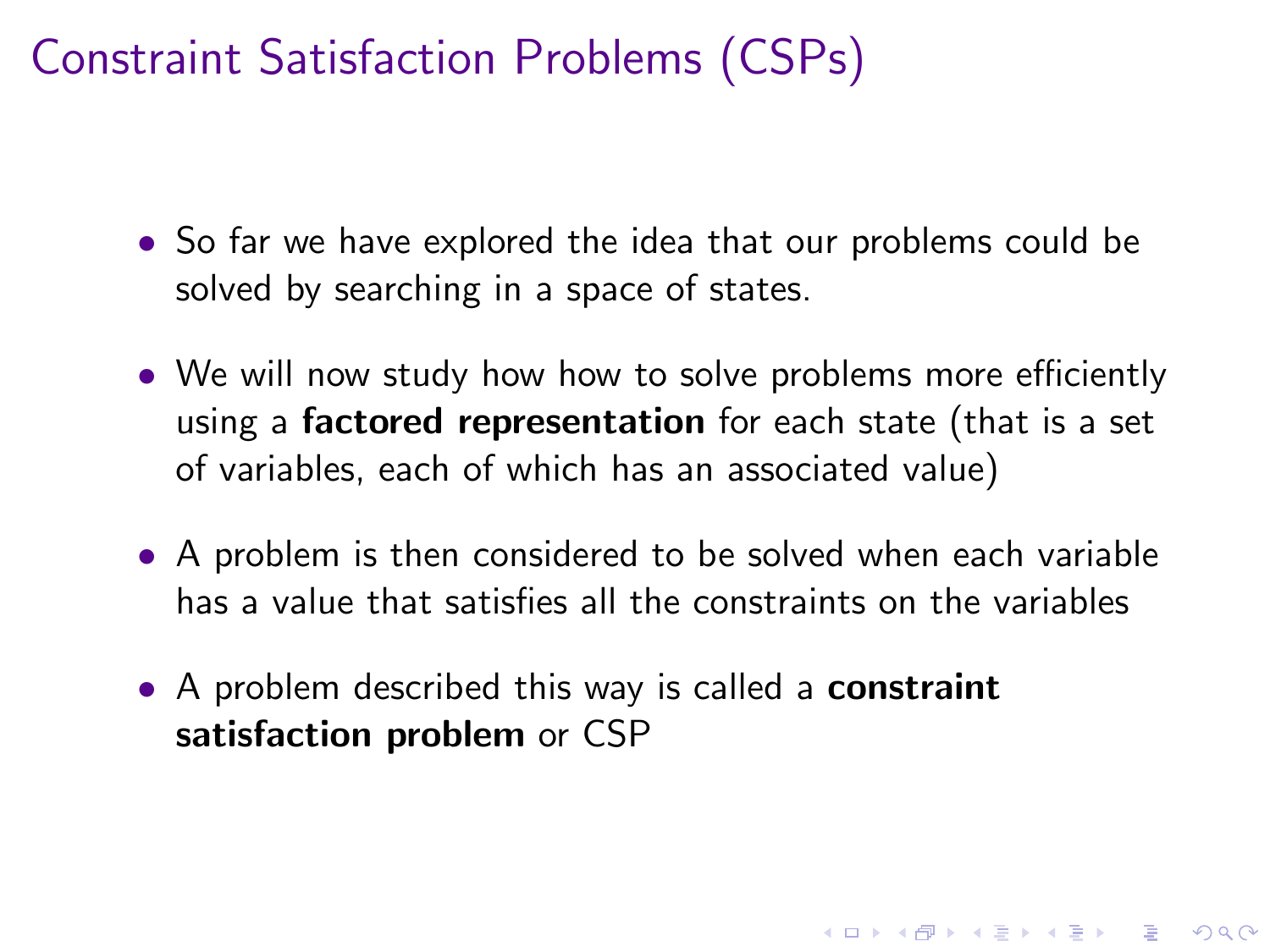- A constraint satisfaction problem consists of three components,  $X$ ,  $D$  and  $C$  where
	- X is a set of variables  $\{X_1, x_2, \ldots, X_n\}$
	- **D** is a set of domains  $\{D_1, \ldots, D_n\}$ , one for each variable
	- $\bullet$   $\degree$  C is a set of constraints that specify allowable sets of values
- Each domain  $D_i$  consists of a set of allowable values  $\{v_1, \ldots, v_k\}$  for variable  $X_i$  and each constraint  $C_i$  consists of a pair  $\langle$  scope, rel $\rangle$  where scope is a tuple of variables that participate in the constraint and rel is a relation that defines the values that those variables can take on.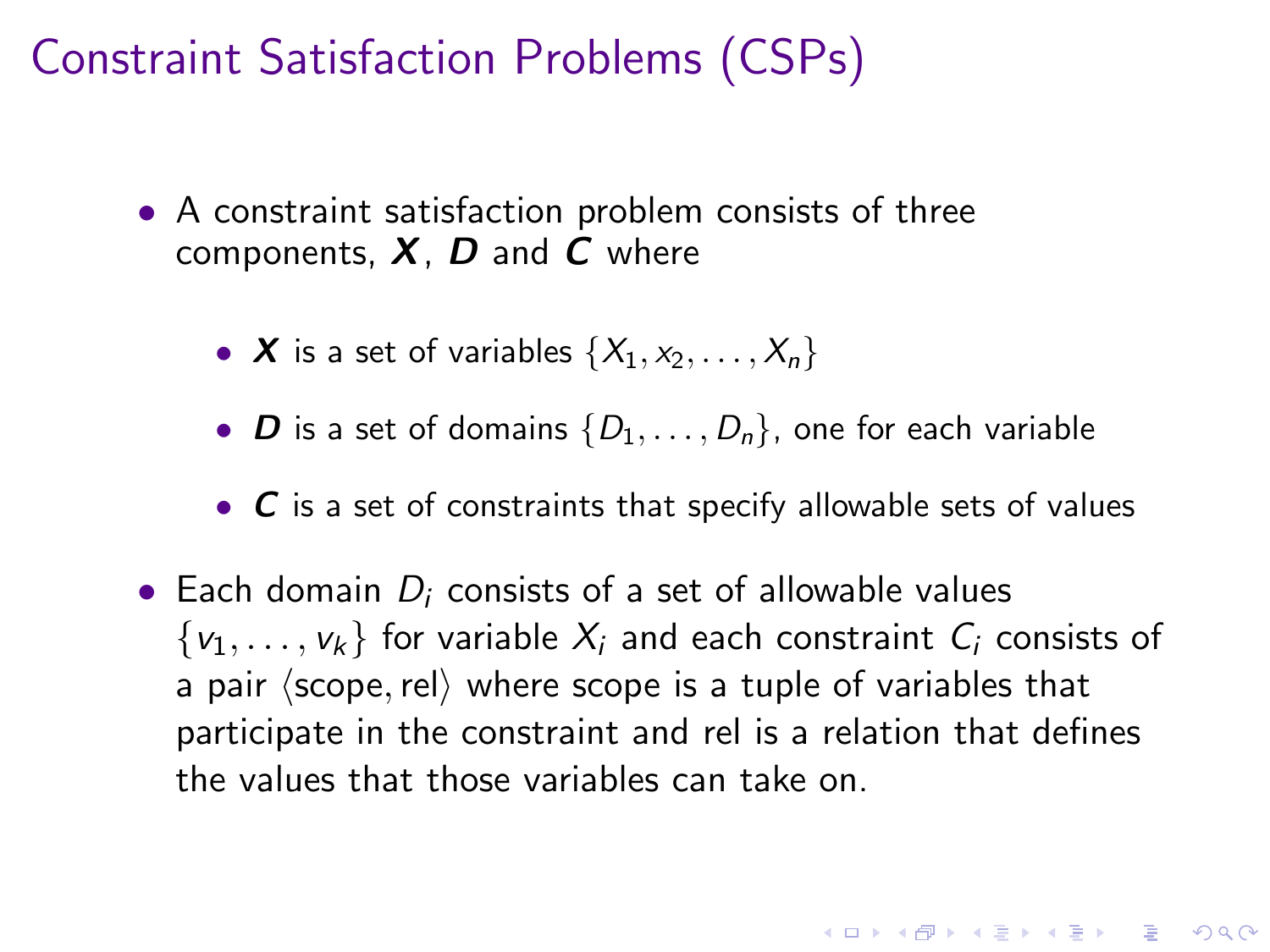- relation can be represented as an explicit list of all tuples of values that satisfy the constraints, or as an abstract operation that supports two operations: (1) testing if a tuple is a member of the relation and (2) enumerating all members of the relation.
- E.g. if  $X_1$  and  $X_2$  both have the domain  $\{A, B\}$ , then the constraintsaying the two variables must have different values can read either as  $\langle (X_1, X_2), [(A, B), (B, A)] \rangle$  or as  $\langle \langle (X_1, X_2), X_1 \neq X_2 \rangle \rangle$
- To solve a CSP, we need to define a state space and a notion of solution

YO A 4 4 4 4 5 A 4 5 A 4 D + 4 D + 4 D + 4 D + 4 D + 4 D + + E + + D + + E + + O + O + + + + + + + +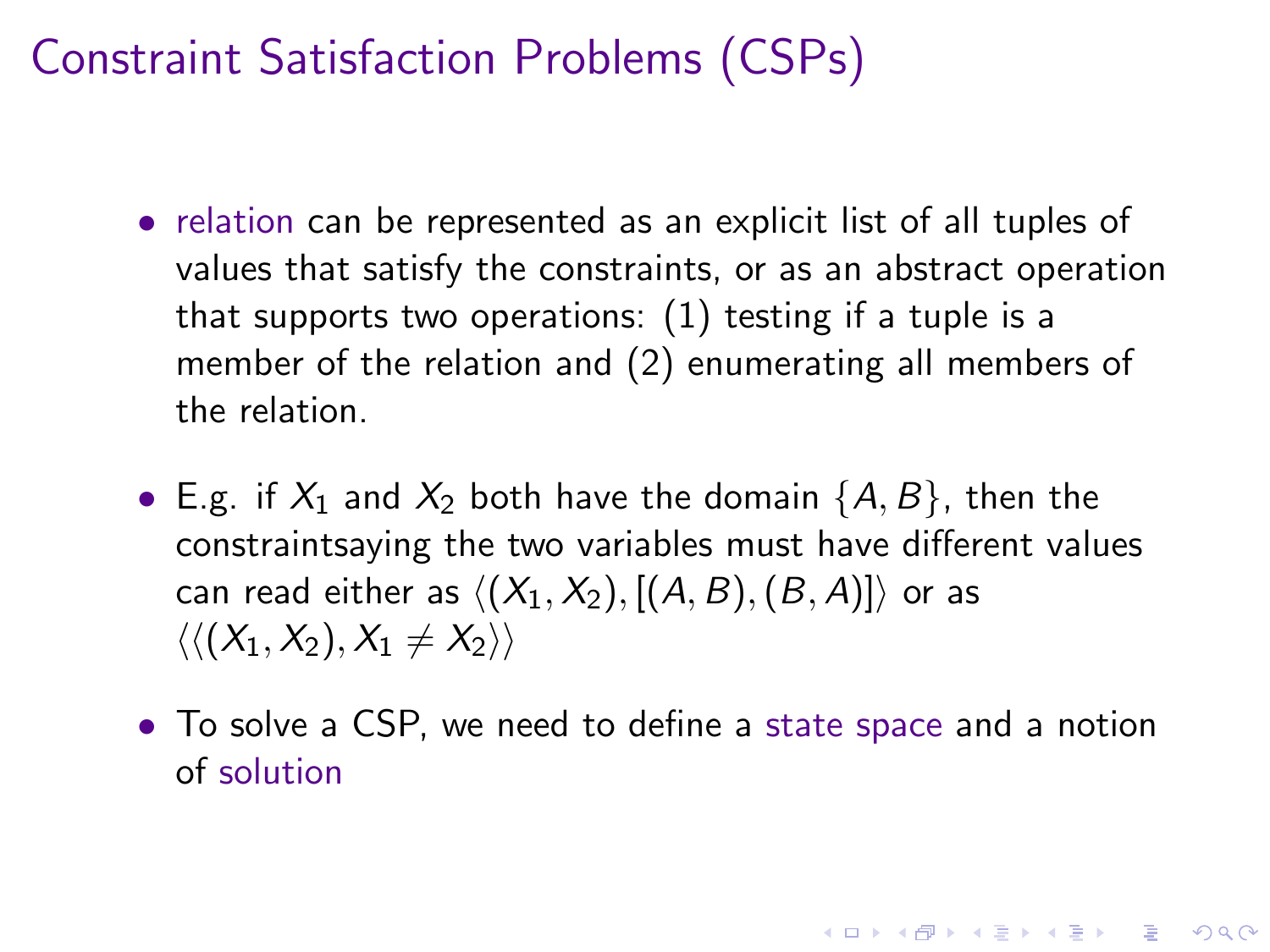- Each state in a CSP is defined by an assignment of values to some or all the variables, i.e.  $\{X_i=v_i,X_j=v_j,\ldots\}$
- An assignment that does not violate any constraint is called a consistent or legal assignment
- A complete assignment is one in which every variable is assigned, and a solution to a CSP is a consistent, complete assignment
- A partial assignment is one that assigns values to only some of the variables.

**KORKAR KERKER SAGA**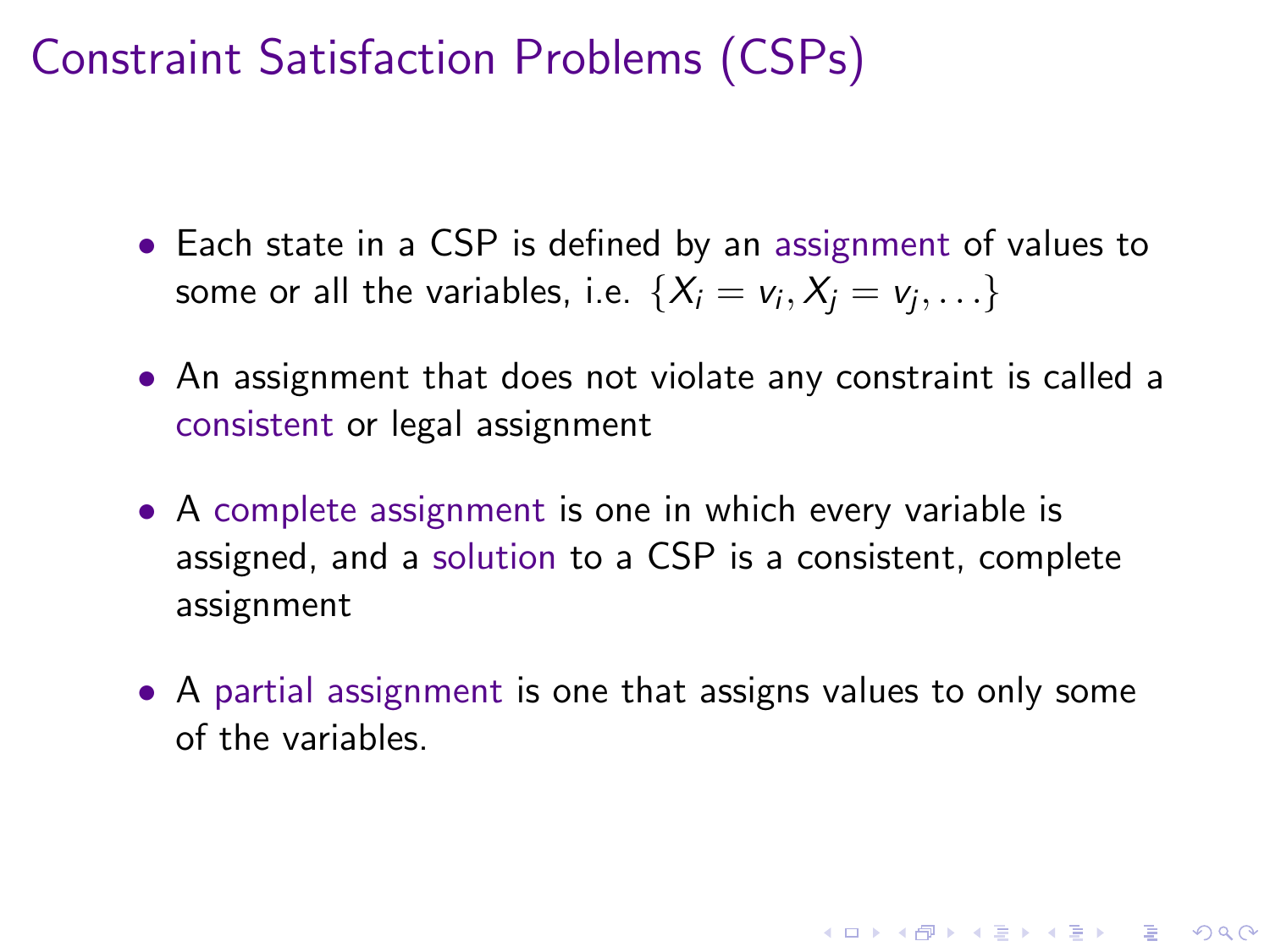- An example of constraint satsfaction problem is the Map coloring problem, an instance of which is represented below.
- In this case, we are given the task of coloring each region either in red, green or blue, such that no neighboring regions have the same color.



**KORK EXTERNE PROVIDE**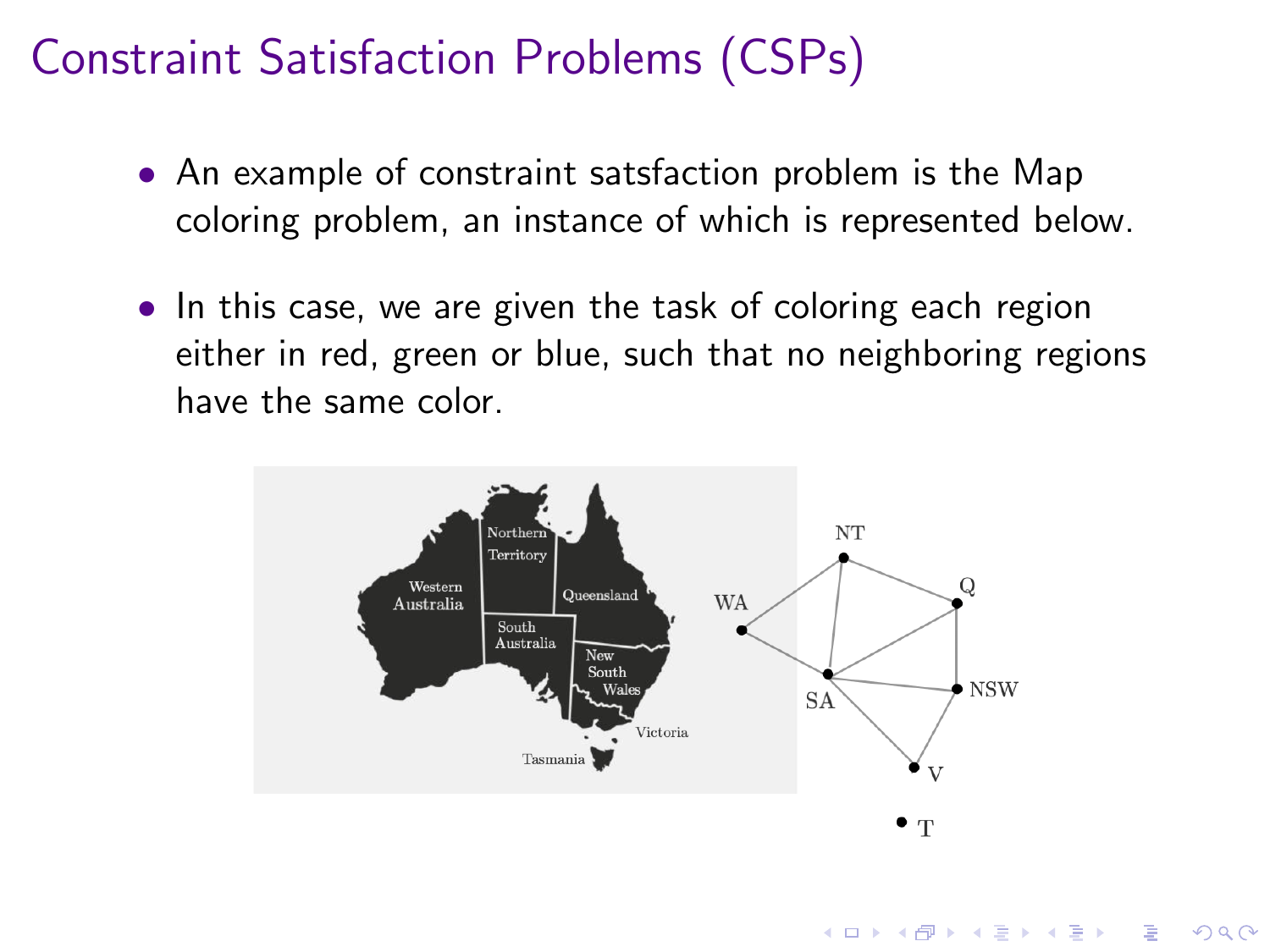• To formulate this problem as a CSP, we can define the variables to represent the regions

$$
\boldsymbol{X} = \{WA, NT, Q, NSW, V, SA, T\}
$$

• The domain of each variable is the set  $D_i = \{red, green, blue\}$ 



**KORK EXTERNE PROVIDE**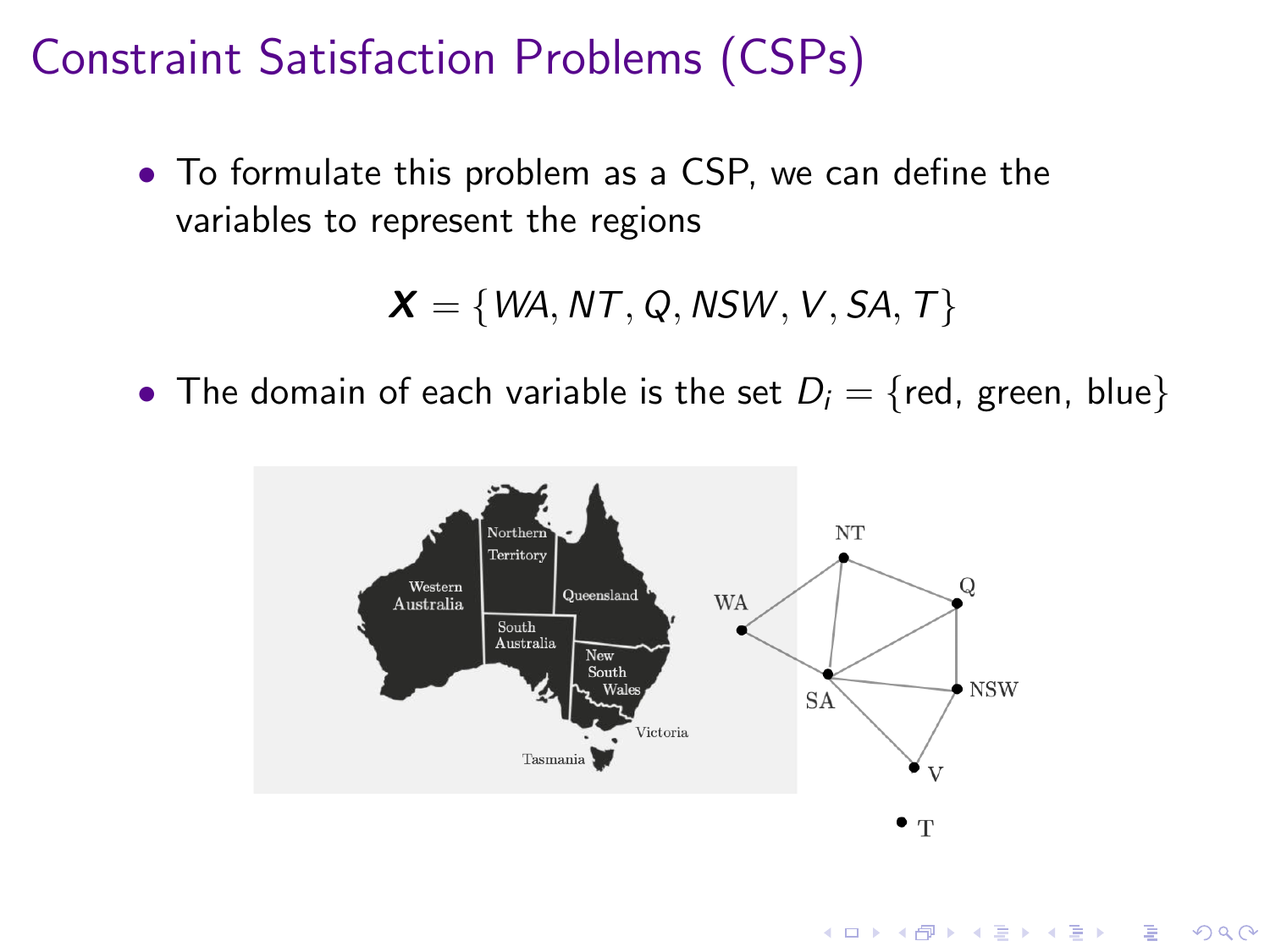• The constraints require neighboring regions to have distinct colors. Since there are nine places where regions border, there are nine constraints:

 $C = \{SA \neq WA, SA \neq NT, SA \neq Q, SA \neq NSW, SA \neq V,$  $WA \neq NT$ ,  $NT \neq Q$ ,  $Q \neq NSW$ ,  $NSW \neq V$ }

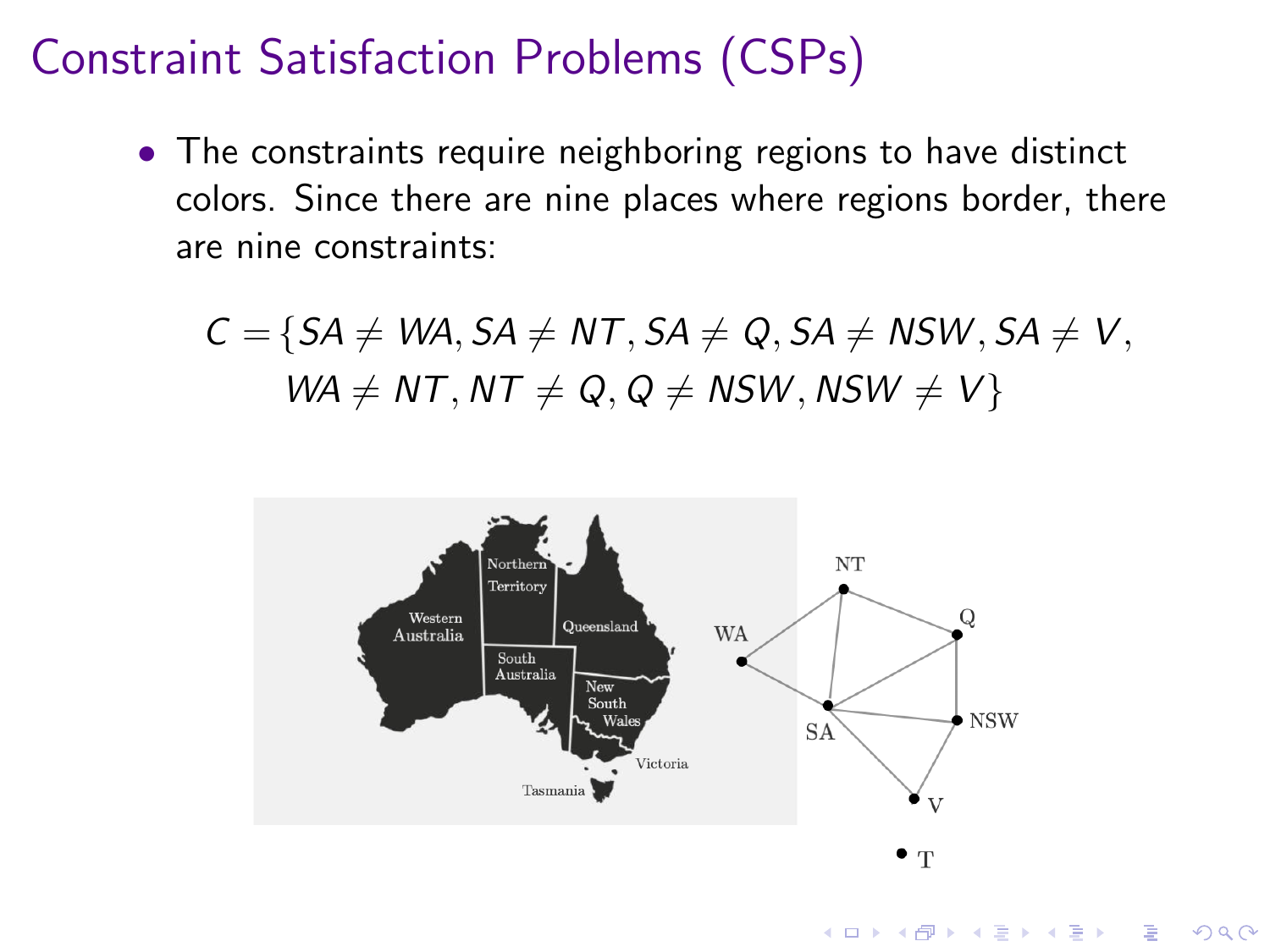• Note that here, we use  $SA \neq WA$  as a shortcut for  $\langle (SA, WA), SA \neq WA \rangle$  where  $SA \neq WA$  can be fully enumerated in turn as

> $\{(\text{red}, \text{green}), (\text{red}, \text{blue}), (\text{green}, \text{red}),\}$ (green, blue), (blue, red), (blue, green) $\}$

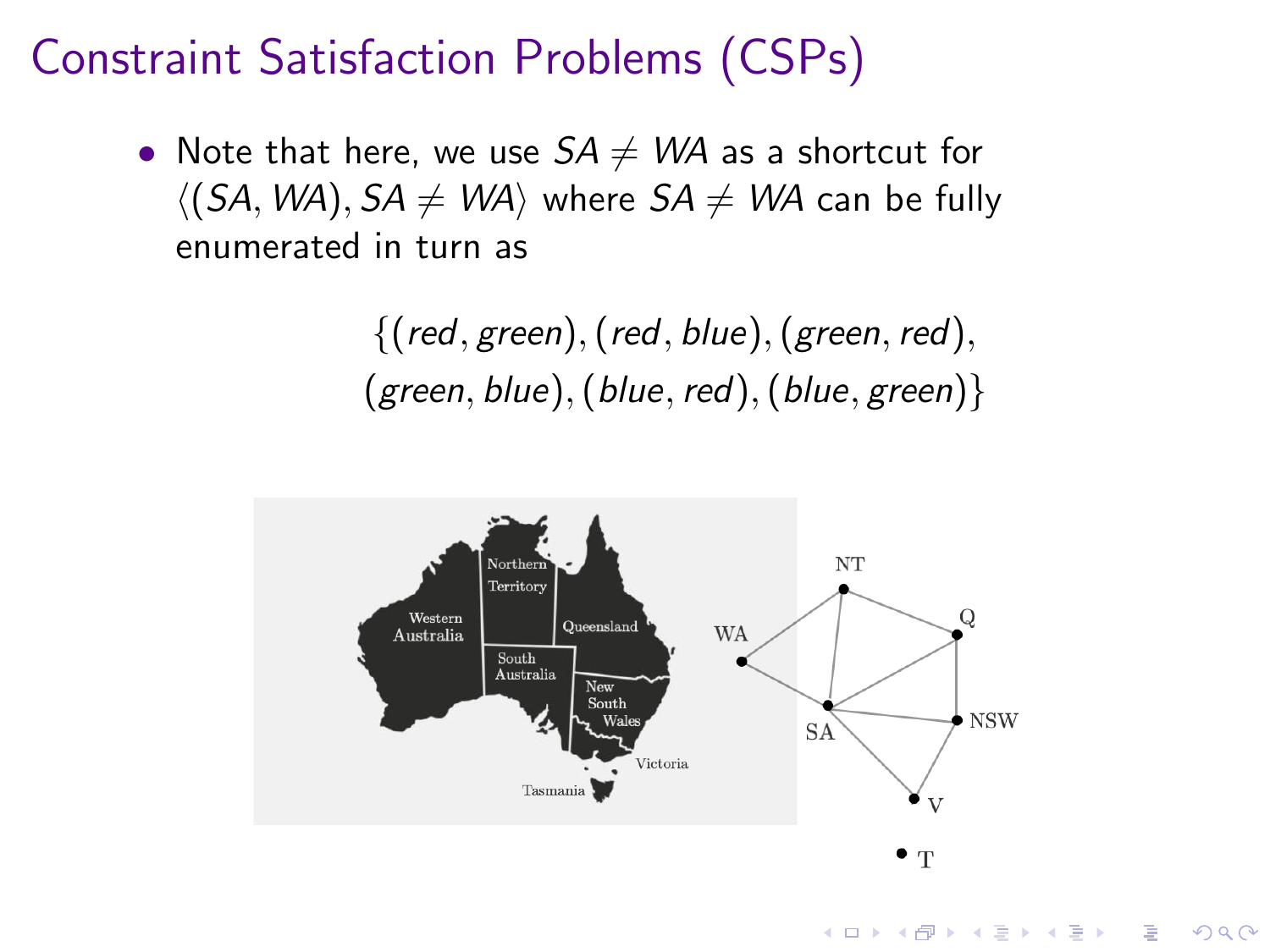• An we have several solutions for this constraint given by

$$
{\text{WA = red, NT = green, Q = red, NSW = green,}\atop V = red, SA = blue, T = red}
$$

• The constraint graph representation (nodes  $=$  variables and edges represent the existence of a constraint involving the two nodes) of the problem is given below.

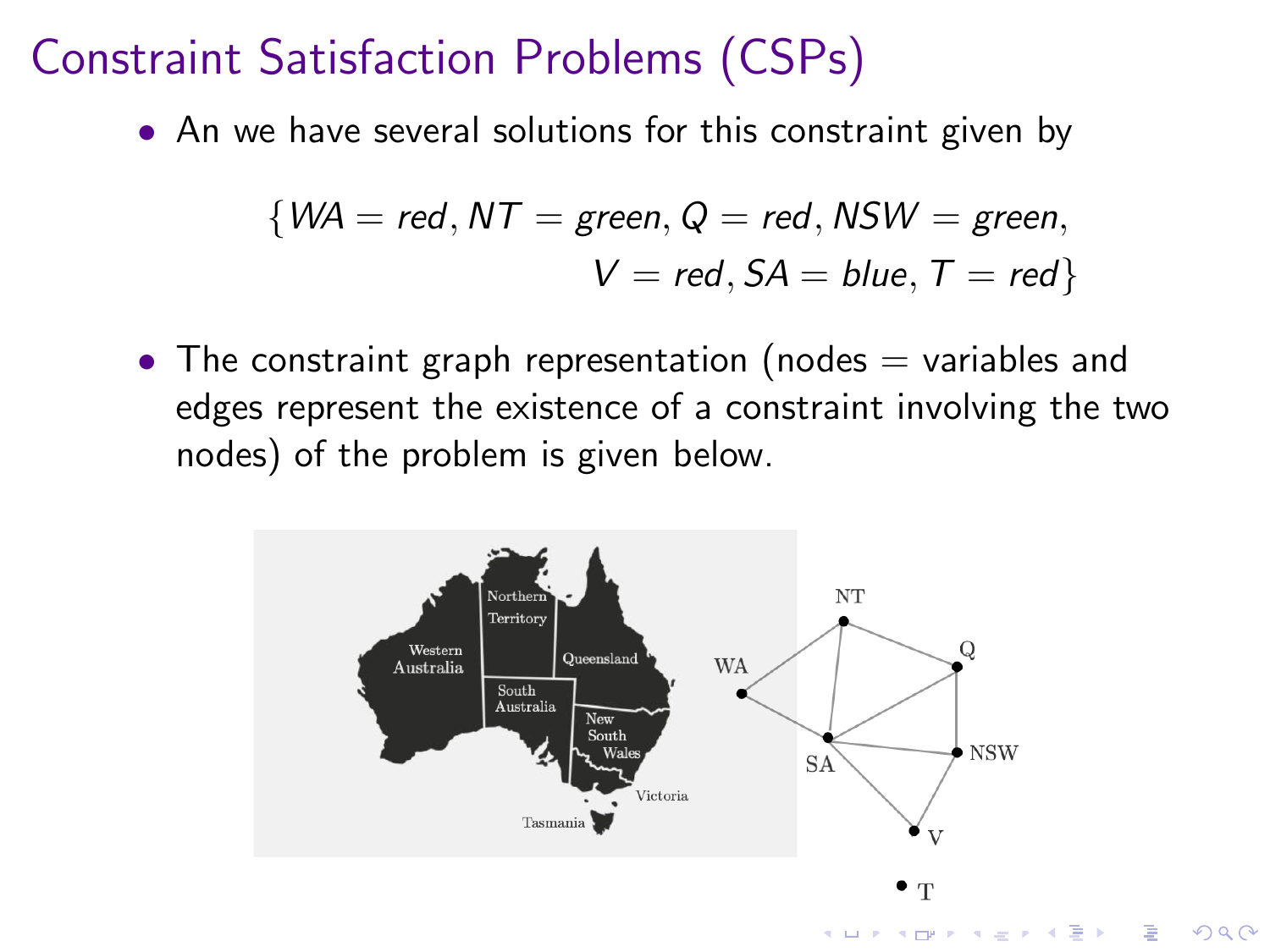- CSP yield a natural representation for a wide variety of problems.
- Moreover, CSP solvers can be faster than state space searchers because the CSP solver can quickly eliminate large swatches of the search space
- As an example, if we have chosen  $\{SA = blue\}$ , we know that none of the 5 neighboring variables can take the value *blue*.

**KORKAR KERKER SAGA**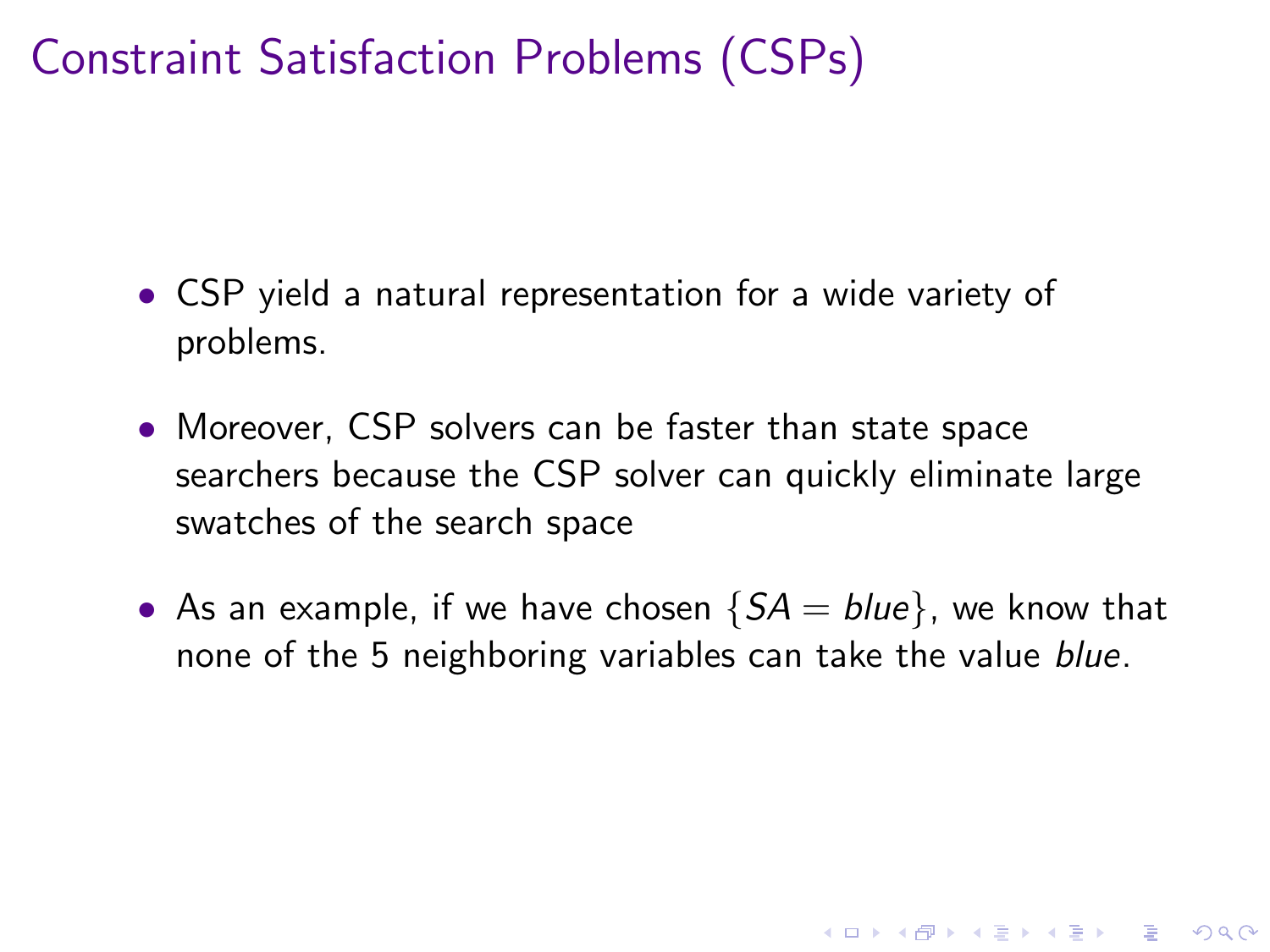• The simplest kind of CSPs involve variables that have discrete, finite domains (Map coloring problems and scheduling with time limits are both of this kind)

•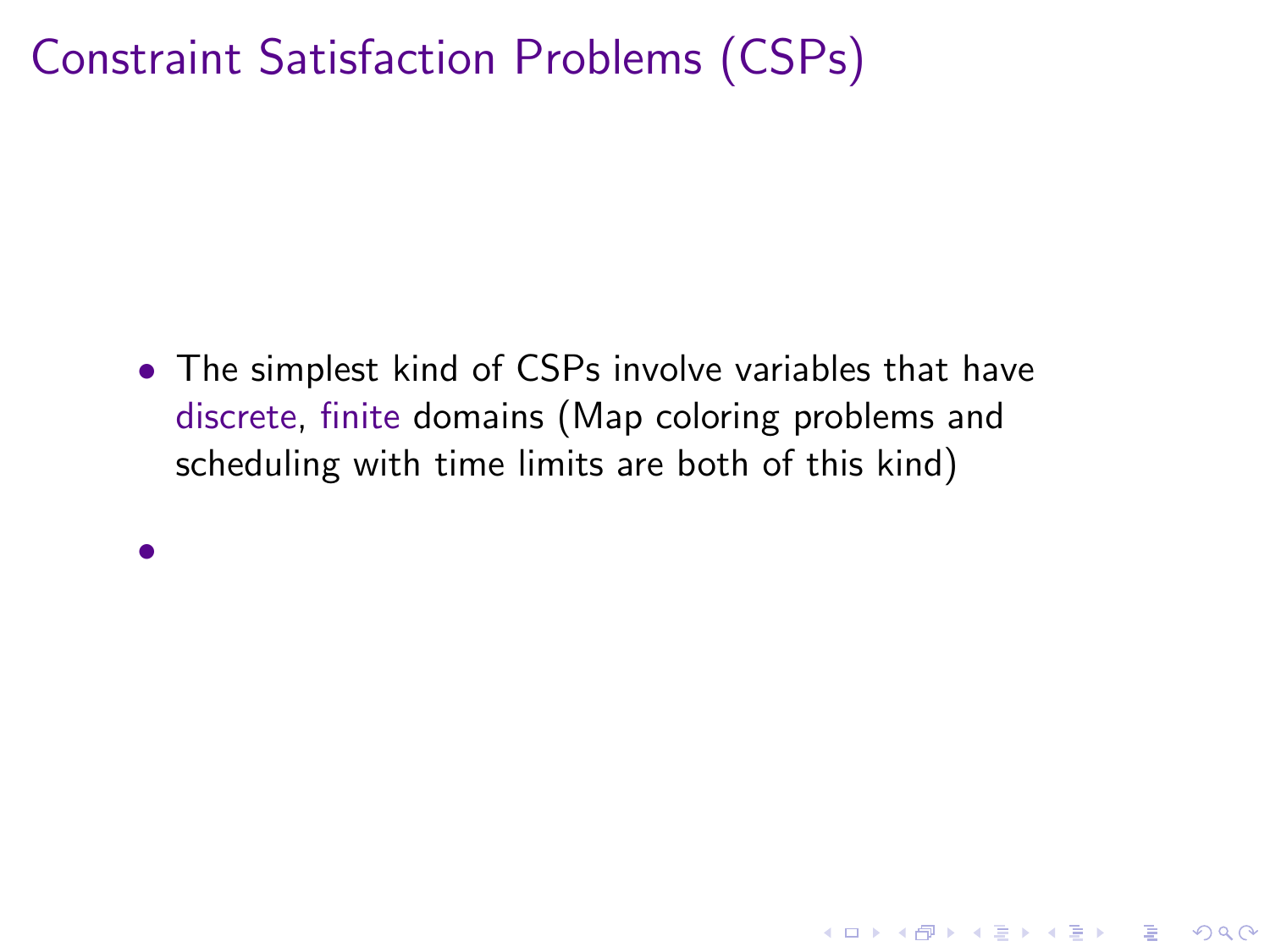- A crucial property common to all CSPs is **commutativity** i.e. the fact that the order of application of any given set of actions has no effect on the outcome.
- CSPs are commutative because when assigning values to variables, we reach the same partial assignment regardless of the order.

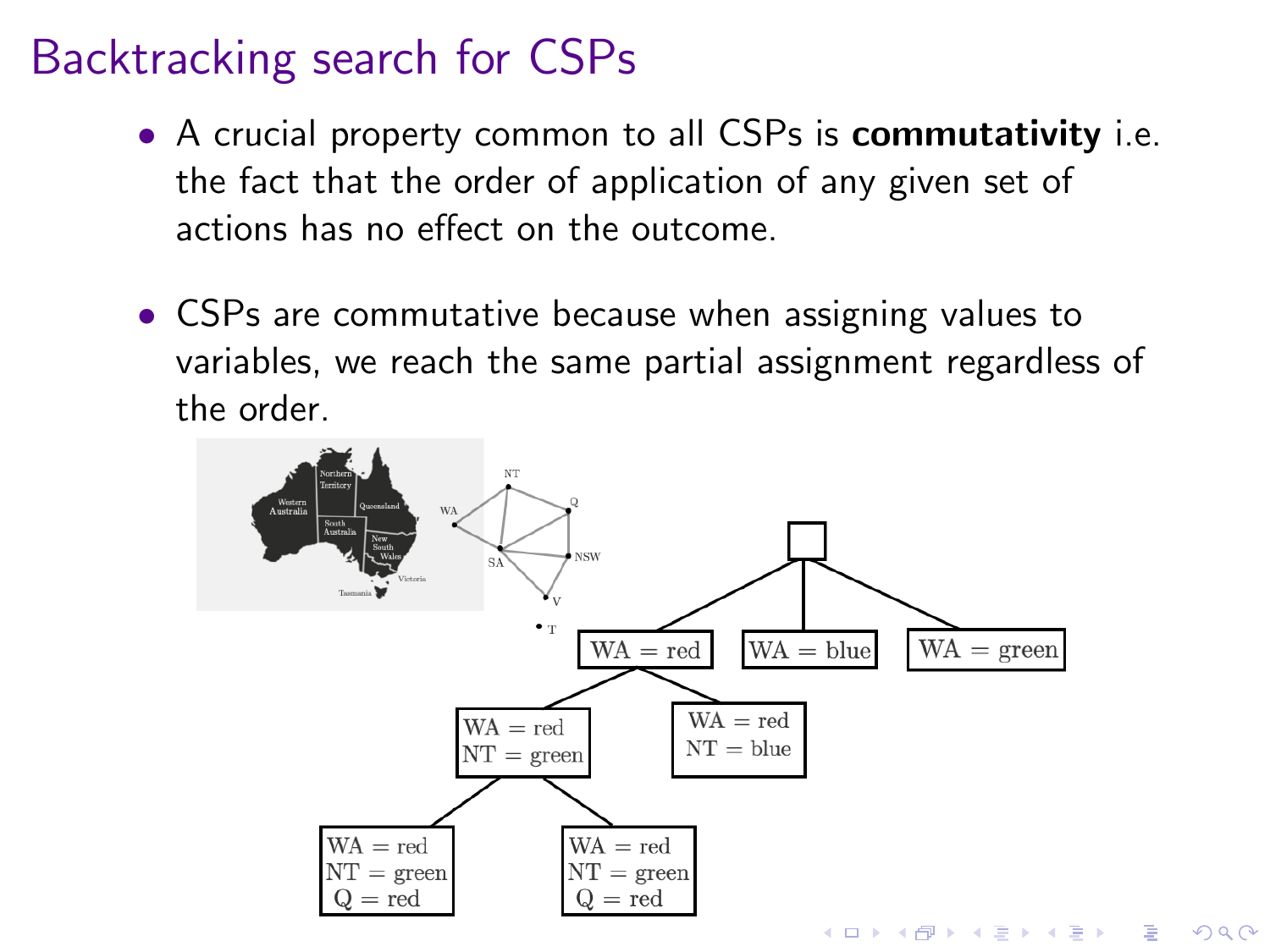• Following from those ideas, we can just consider a single variable at each node as shown below



**KORK ERKER ADA ADA KORA**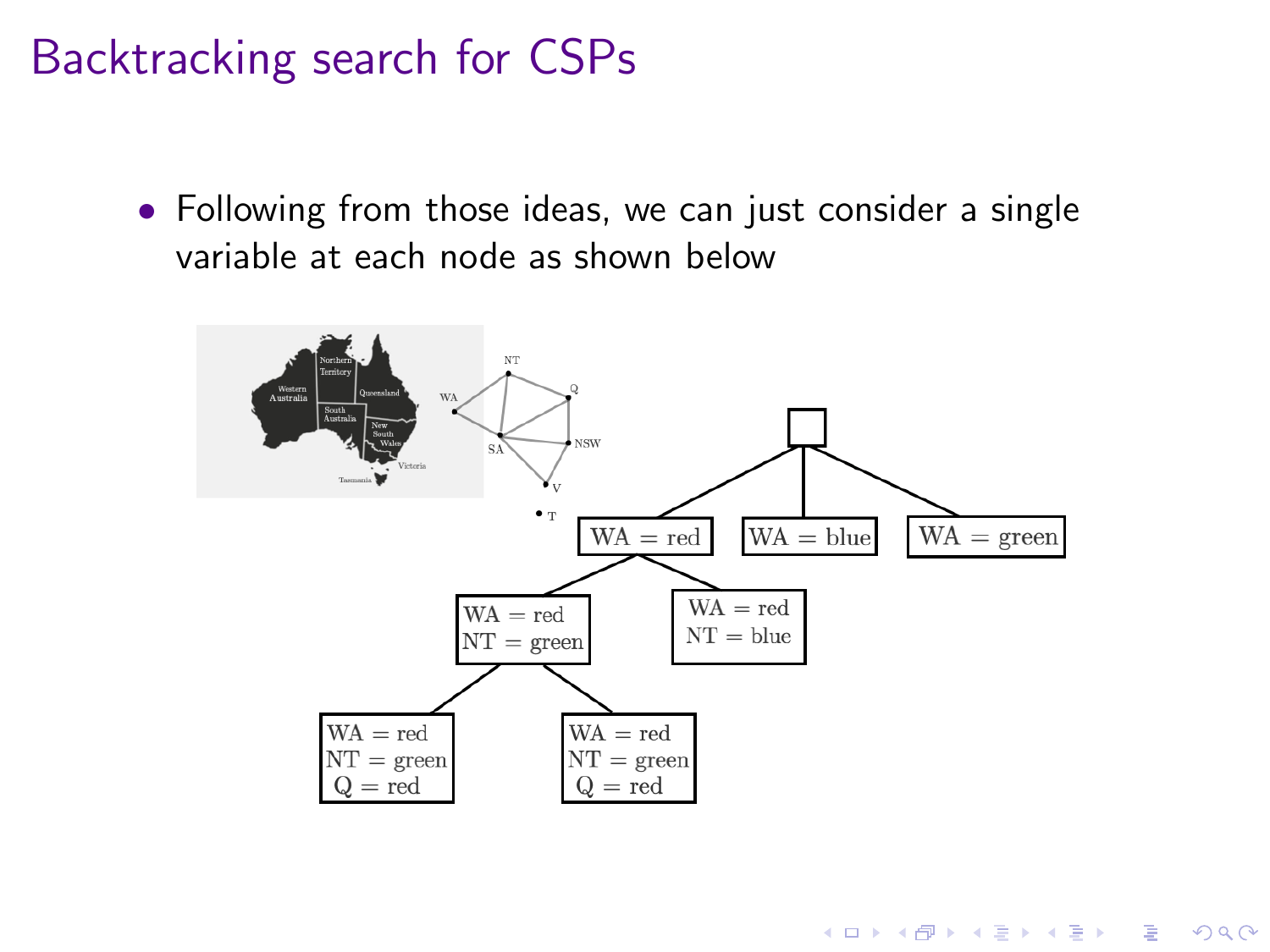- The CSP can then be solved through backtracking search. Recall that the name backtracking was used to denote a depth first search that uses one variable at a time and backtracks when a variable has no legal value left to assign.
- For CSP, backtracking repeatedly chooses an unassigned variable, then tries all values in the domain of that variable in turn, trying to find a solution
- If an inconsistency is detected, it returns a failure
- Note that BACKTRACKING SEARCH keeps only a single representation of a state and alters that representation rather than creating new ones.

4 0 > 4 4 + 4 = + 4 = + = + + 0 4 0 +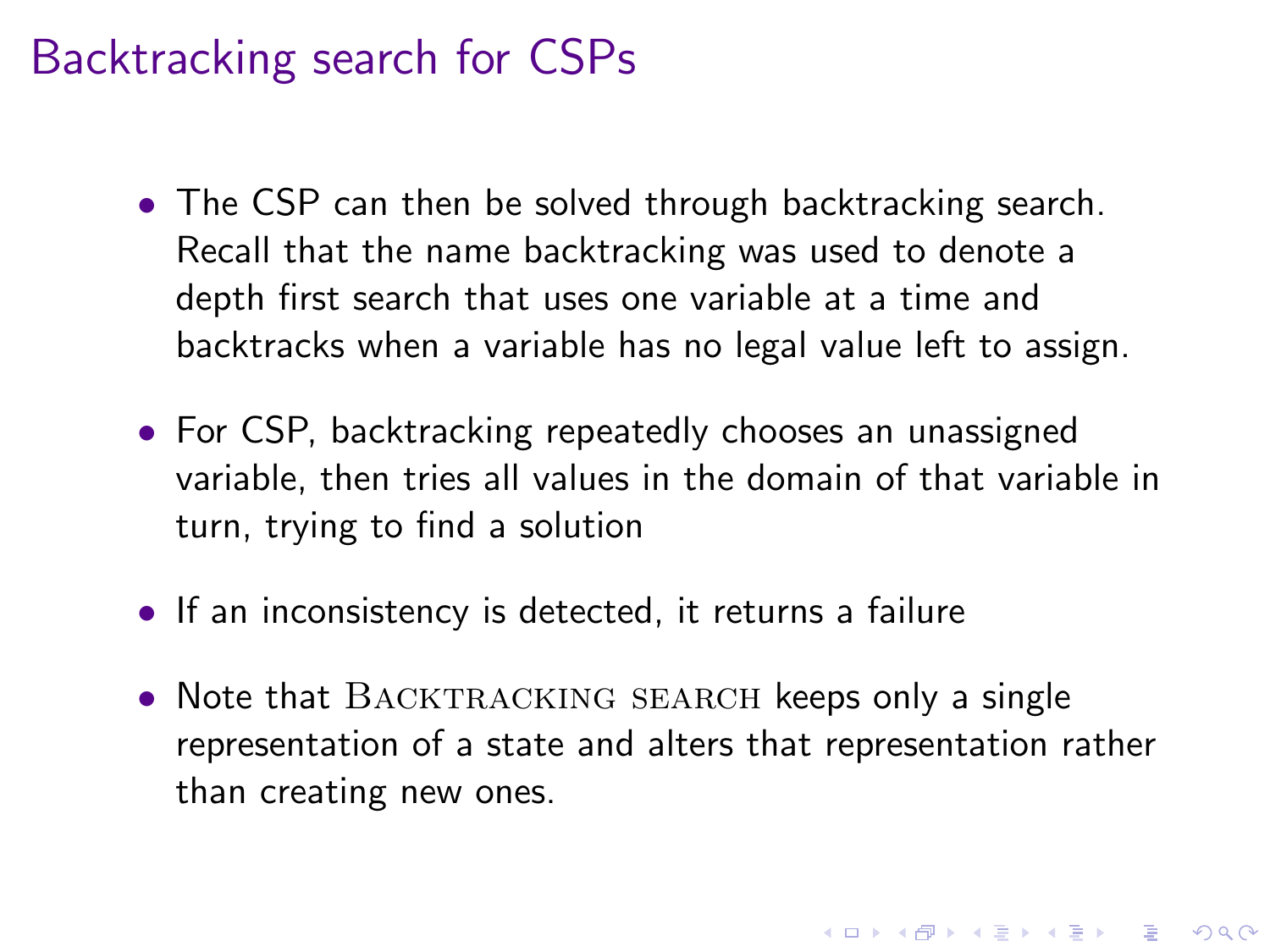```
function BACKTRACKING-SEARCH(csp) returns a solution, or failure ;
return \text{BACKTRACK}(\{\}, \text{csp})
```

```
function BACKTRACK(assignment, csp) returns a solution, or failure ;
if assignment is complete then
    return assignment
end
var \leftarrow SELECT-UNASSIGNED-VARIABLE(csp, assignment)
/*see next slide*/
```
**KORK EXTERNE PROVIDE**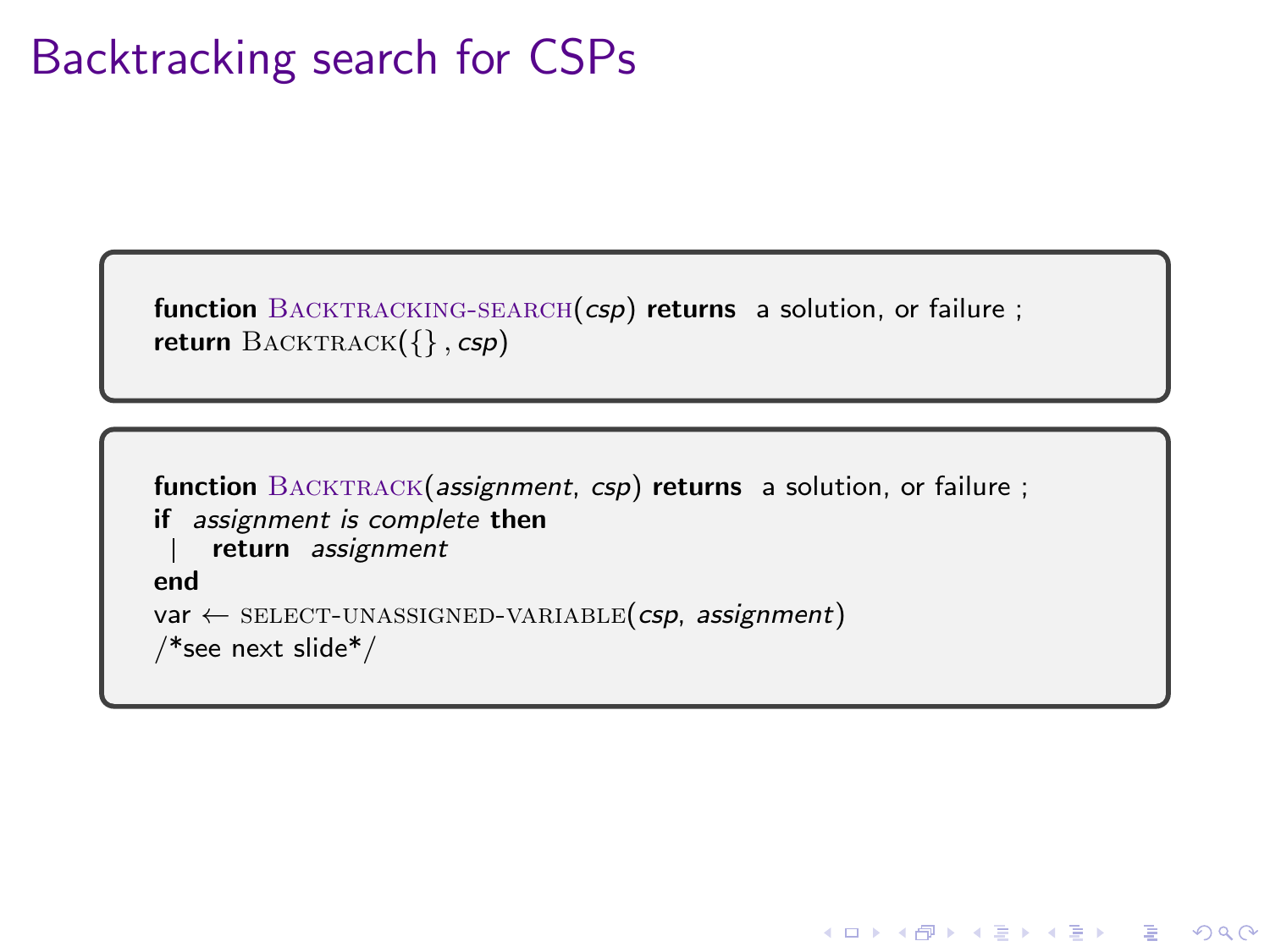```
function BACKTRACK(assignment, csp) returns a solution, or failure ;
/*see previous slide*/
for each value in
ORDER-DOMAIN-VALUES(var, assignment, csp) do
    if value is consistent with assignment then
         add \{var = value\} to assignment
         inferences \leftarrow INFERENCE(csp, var, assignment)
         if inferences \neq failure then
              add inferences to assignment
              result \leftarrow BACKTRACK(assignment, csp)
              if result \neq failure then
                   return result
              end
         end
    end
    remove \{var = value\} and inferences from assignment
end
return failure
```
**KORK EXTERNE PROVIDE**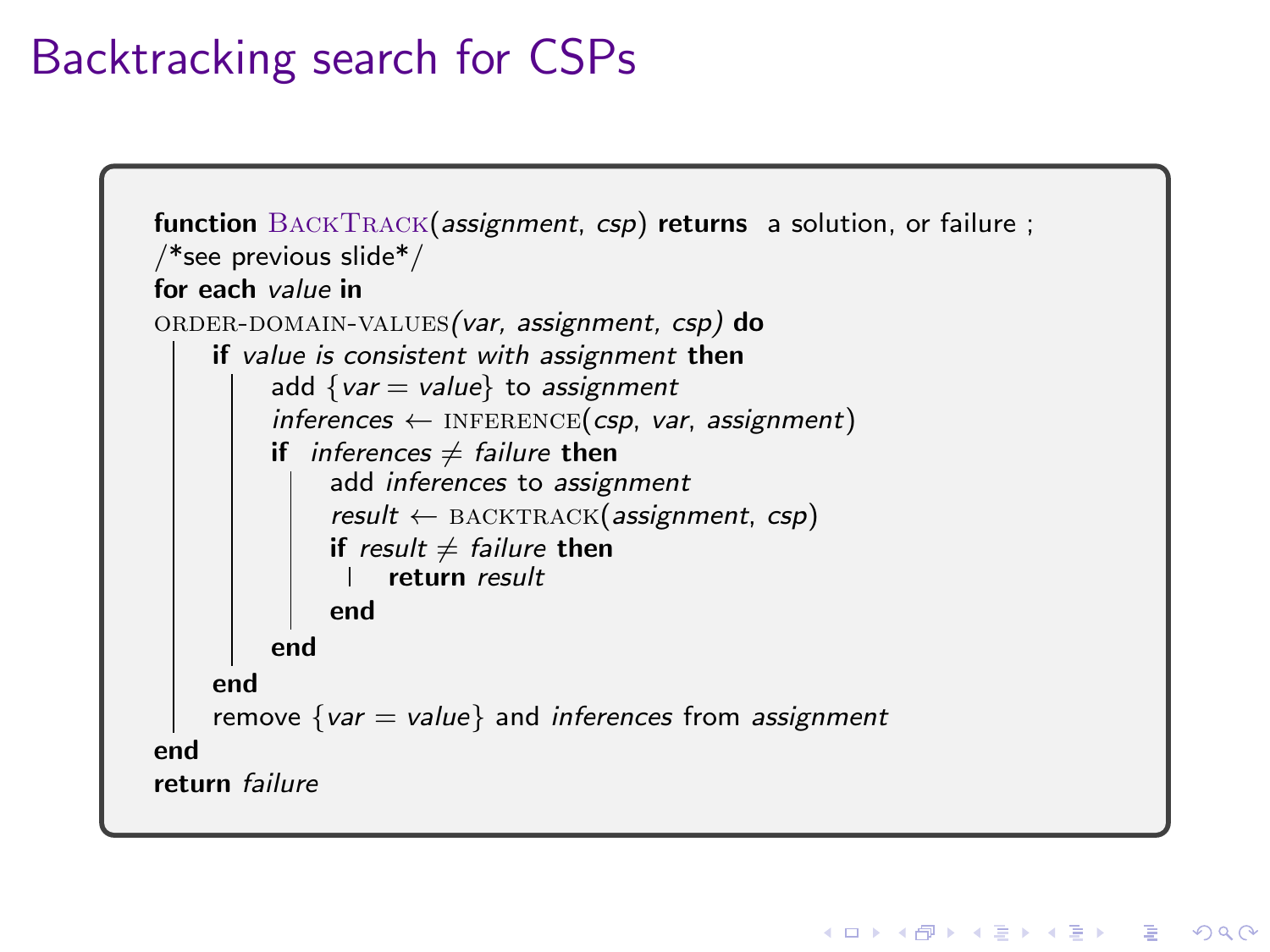# Inference in CSPs

- In CSPs there is a choice, an algorithm can either search (choose a new variable assignment from seevral possibilities) or do a specific type of inference called constraint propagation
- The idea of **constraint propagation** is to use the constraints to reduce the number of legal values for a variable which in turn can reduce the legal values for another variable ans so on.
- Sometimes this preprocessing can solve the whole problem so that no search is needed at all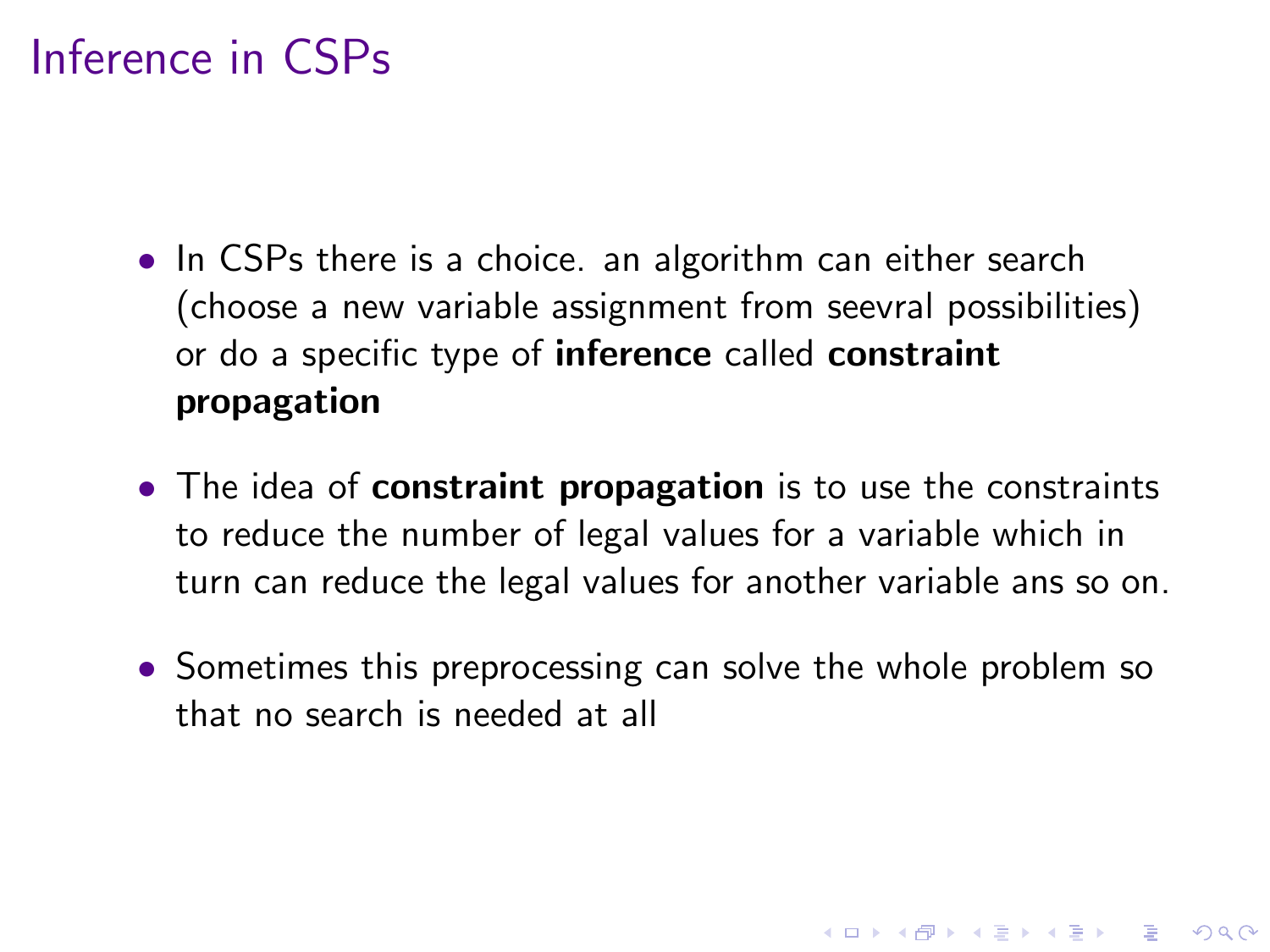# Inference in CSPs

• The key idea behind constraint propagation is the notion of local consistency. There are different types of local consistency

K ロ ▶ K 個 ▶ K 할 ▶ K 할 ▶ 이 할 → 9 Q Q →

- Node consistency
- Arc consistency
- Path consistency
- K-consistency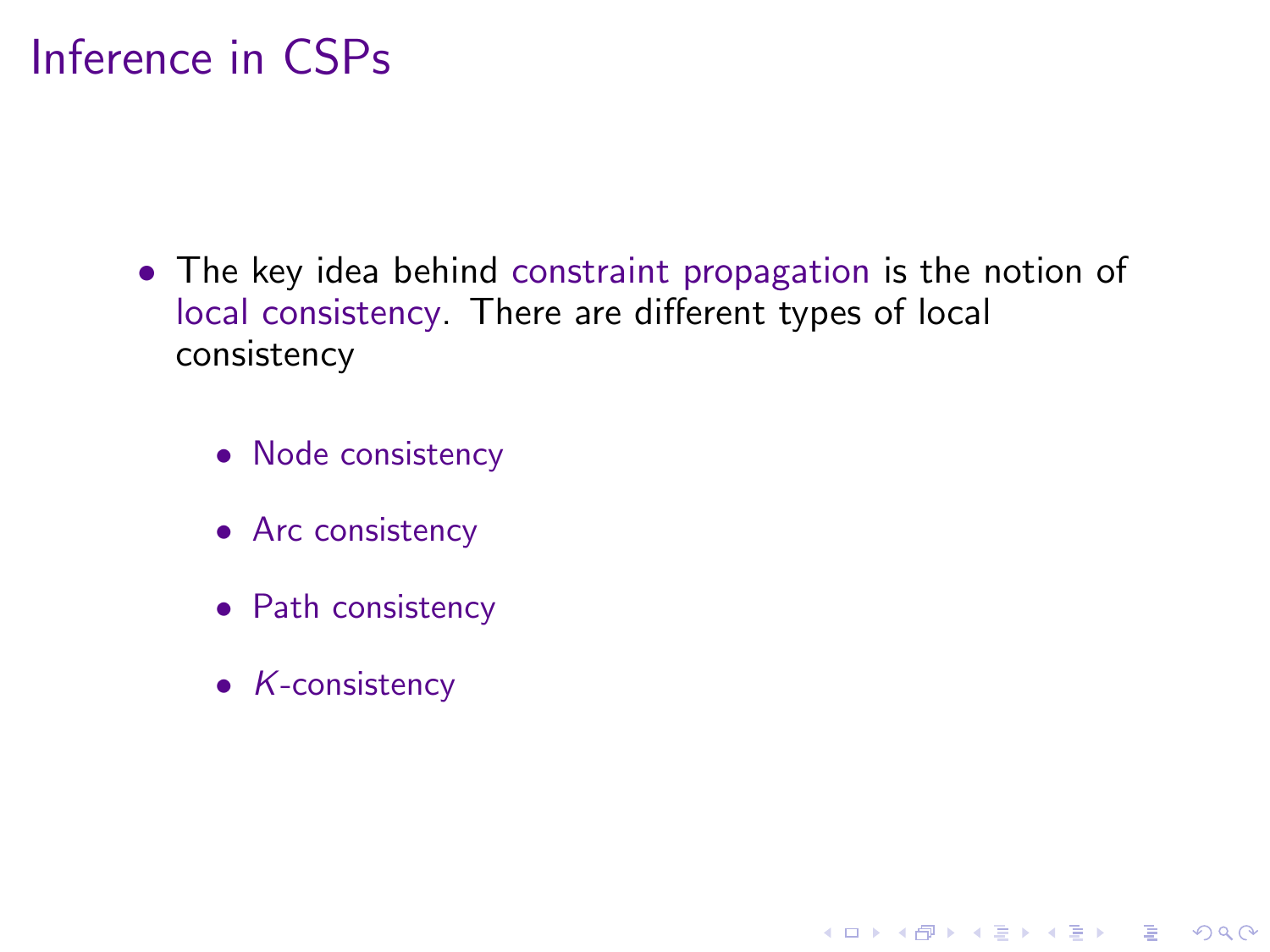# Node Consistency

- A single variable is Node consistent if all the values in the variable's domain satisfy the variable unary constraints
- As an example, in the map coloring problem, if we enforced the constraint that South Australia could not be colored in green and started with the domain  $\{red, green, blue\}$
- It could then be made node consistent by eliminating green from the domain, thus leaving South Australia with the reduced domain {red, blue}
- It is always possible to eliminate all the unary constraints in a CSP by running node consistency
- Note that it is also possible to transform all  $n$ -ary constraints into binary ones. For this reason, it is common to define CSP solvers as solvers working with binary constraints only.